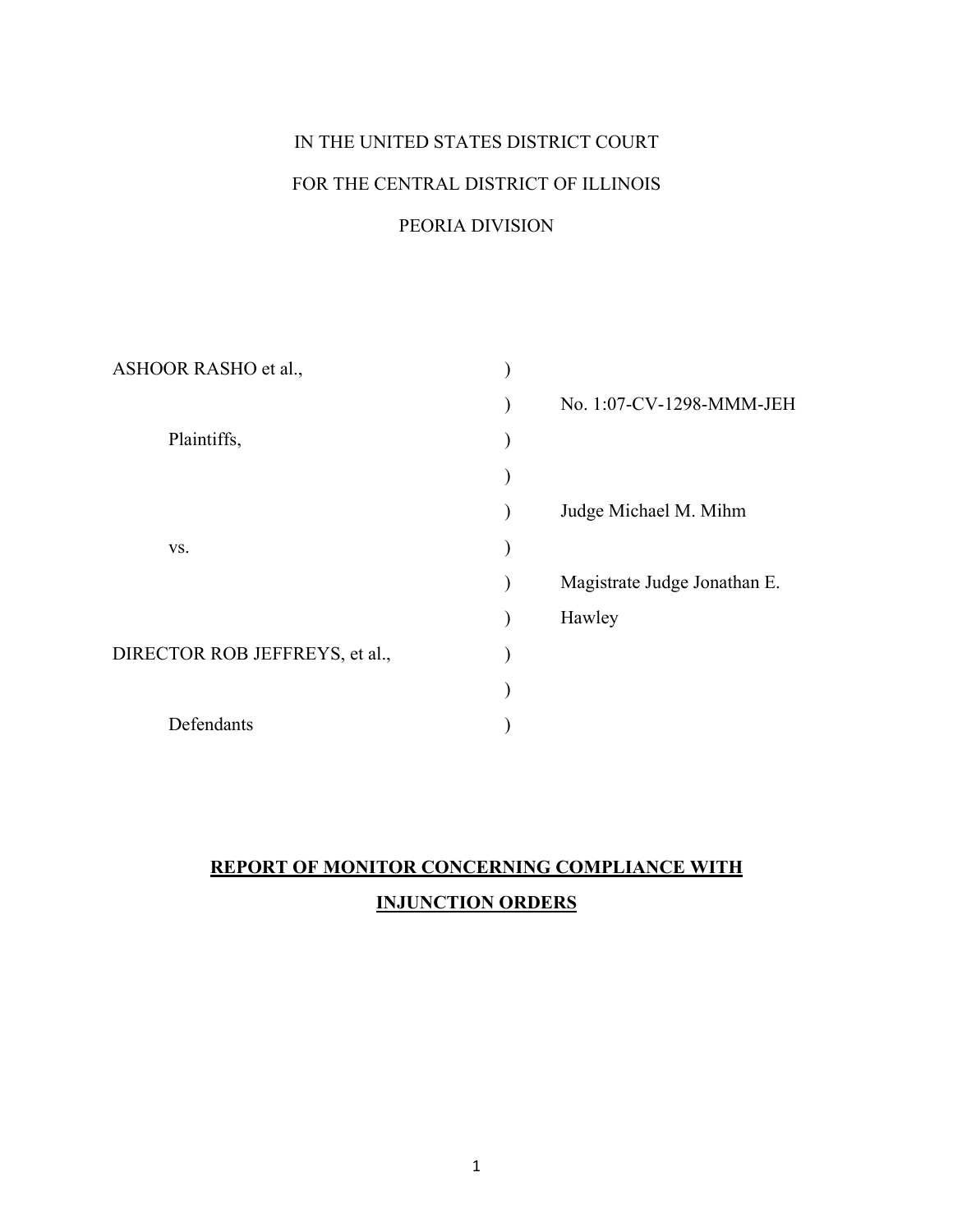# TABLE OF CONTENTS

| METHODOLOGY/MONITORING ACTIVITIES3                                       |  |
|--------------------------------------------------------------------------|--|
|                                                                          |  |
|                                                                          |  |
|                                                                          |  |
| STAFFING REQUIREMENTS AT THE ILLINOIS DEPARTMENT                         |  |
|                                                                          |  |
| CLASS MEMBERS WHO ARE PLACED ON A MENTAL10<br><b>HEALTH CRISIS WATCH</b> |  |
| CLASS MEMBERS WHO ARE PLACED IN SEGREGATION19                            |  |
| CLASS MEMBERS WHO ARE PRESCRIBED PSYCHOTROPIC                            |  |
|                                                                          |  |
|                                                                          |  |
|                                                                          |  |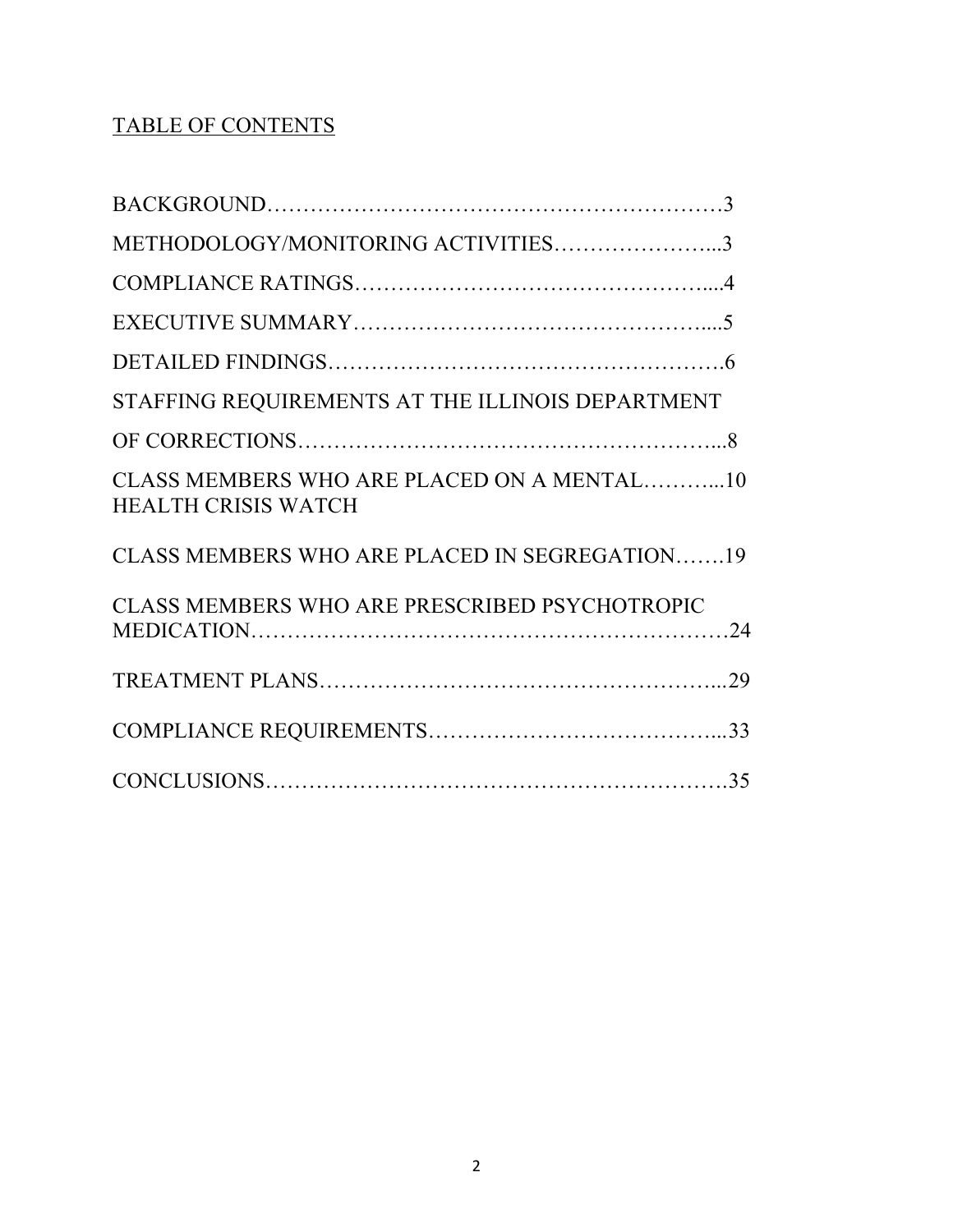#### **BACKGROUND**

The Court has entered several orders regarding the *Rasho* matter. On October 30, 2018, the Court granted Plaintiffs' Motion for Permanent Injunction and entered an Order finding that Defendants have been deliberately indifferent to the mental health needs of mentally ill inmates in custody of the Illinois Department of Corrections in violation of the Eighth Amendment to the United States Constitution. The Court deferred entering specific injunctive relief, instead allowing Defendants an opportunity to submit a proposal to address the constitutional deficiencies. On November 13, 2018, Defendants submitted their proposed remedy order. On November 20, 2018, Plaintiffs submitted their memorandum in support of their proposed remedy order. On December 4, 2018, Defendants submitted their reply. On December 13, 2018, the above motions and proposed orders came before the Court for oral argument. The Court entered an order on December 20, 2018, specifying five areas of constitutional violation:

- Staffing requirements at the Illinois Department of Corrections
- Treatment for class members who are placed on mental health crisis watch
- Treatment for class members who are placed in segregation
- Treatment for class members who are prescribed psychotropic medication
- Treatment plans and evaluations

The Court also ordered "The appointed independent monitor, Dr. Pablo Stewart, will monitor the Defendants' compliance with this Order consistent with the monitor's existing duties and functions." This report is submitted to comply with this portion of the Court's Order.

The Court has subsequently entered several Orders regarding this matter: February 26, 2019; March 19, 2019; and March 28, 2019. The Seventh Circuit issued an order on April 15, 2019. Finally, the Court issued an Order on April 23, 2019 "to memorialize the Court's Orders dated October 30, 2018, December 20, 2018, and February 26, 2019." This report follows the requirements listed in the April 23, 2019 Order.

#### **METHODOLOGY / MONITORING ACTIVITIES**

This report was prepared and submitted by Pablo Stewart, MD, Virginia Morrison, JD, and Miranda Gibson, MA.

To accomplish these monitoring obligations, the monitoring team sought information in a variety of ways. The monitoring team conducted three virtual site visits of three different IDOC facilities, where interviews of administrators and staff were conducted. During these virtual site visits, the monitoring team would obtain information about staffing, the mental health and psychiatric case load, Covid-related issues, out-of-cell time, and the operations of crisis beds and segregated housing. These virtual site visits would be followed up by chart reviews of class members assigned to crisis beds and segregated housing.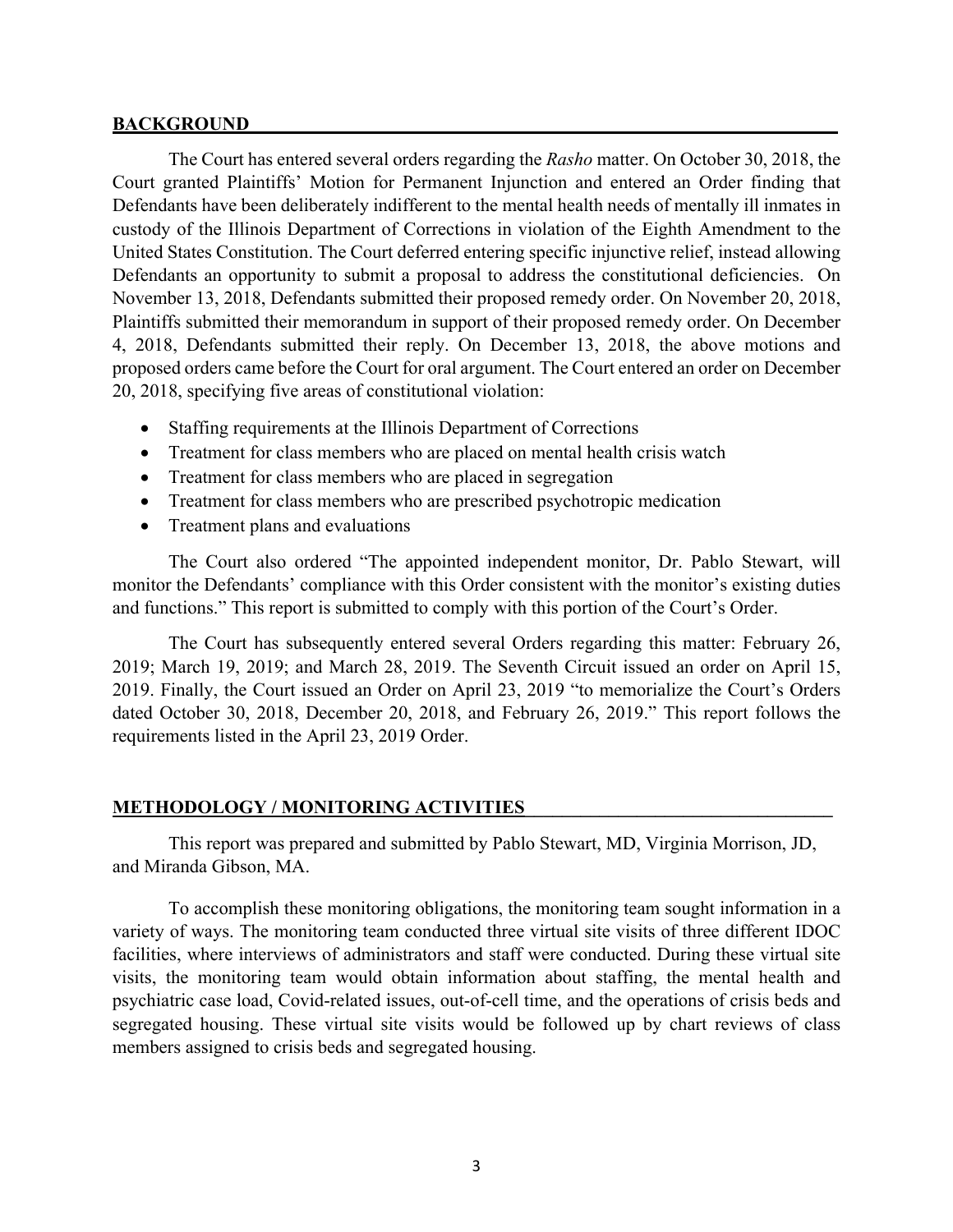Virtual Site visits:

| 1. Danville  | January 13, 2021  |
|--------------|-------------------|
| 2. Big Muddy | February 18, 2021 |
| 3. Centralia | March 17, 2021    |

The monitoring team also conducted chart reviews for class members housed in crisis beds and segregated housing at an additional eight facilities.<sup>1</sup>

The monitoring team conducted on-site visits to following facilities:

| 1. Joliet                        | March 10, 2021 | 4. Pontiac | March 12, 2021   |
|----------------------------------|----------------|------------|------------------|
| 2. Stateville                    | March 11, 2021 | 5. Menard  | June 28-30, 2021 |
| 3. Stateville-NRC March 11, 2021 |                |            |                  |

During this activity, the monitoring team met with administration; mental health leadership and staff; regional mental health leadership; nursing, pharmacy, Internal Affairs, education, and counseling staff; and class members. Team members observed crisis watch case conferences, and medication distribution in medication lines and cell side settings, and reviewed medication administration records, medication-related discipline information, and use of force videos.

The monitoring team interviewed class members from five different facilities: Joliet, Pontiac, Stateville, Stateville-NRC, and Menard. The Monitor also reviewed 69 treatment plans and psychiatric progress notes for 88 class members from throughout the Department. The systemwide backlog reports, which are provided weekly, were reviewed. Drawing both on institutions' tracking and on health care charts additional to those above, the monitoring team analyzed the timeliness of evaluations, restrictive housing baseline assessments, and psychiatric contacts; the length of stay in crisis watch; and consideration of, and referrals to, RTU, BMU, and inpatient care. The team has also reviewed the Department's Quality Improvement audits covering the first quarter of 2021 and has integrated those findings where feasible.

#### **COMPLIANCE RATINGS\_\_\_\_\_\_\_\_\_\_\_\_\_\_\_\_\_\_\_\_\_\_\_\_\_\_\_\_\_\_\_\_\_\_\_\_\_\_\_\_\_\_\_\_\_\_\_\_\_\_\_\_\_\_**

Consistent with the obligations specified in the Settlement Agreement, the following compliance ratings will be applied in this report:

- Substantial Compliance: The Defendants will be in Substantial Compliance with the terms of the Court Orders if they perform the essential, material components even in the absence of strict compliance with the exact terms of the Court Orders. Substantial Compliance shall refer to instances in which any violations are minor or occasional and are neither systemic nor serious. Substantial Compliance will be found only for the Department as a whole and not for individual facilities.
- Noncompliance: This rating will be applied if the Defendants do not satisfy the definition of Substantial Compliance.

<sup>1</sup> Pontiac, Stateville, Menard, NRC, Sheridan, East Moline, Jacksonville and Taylorville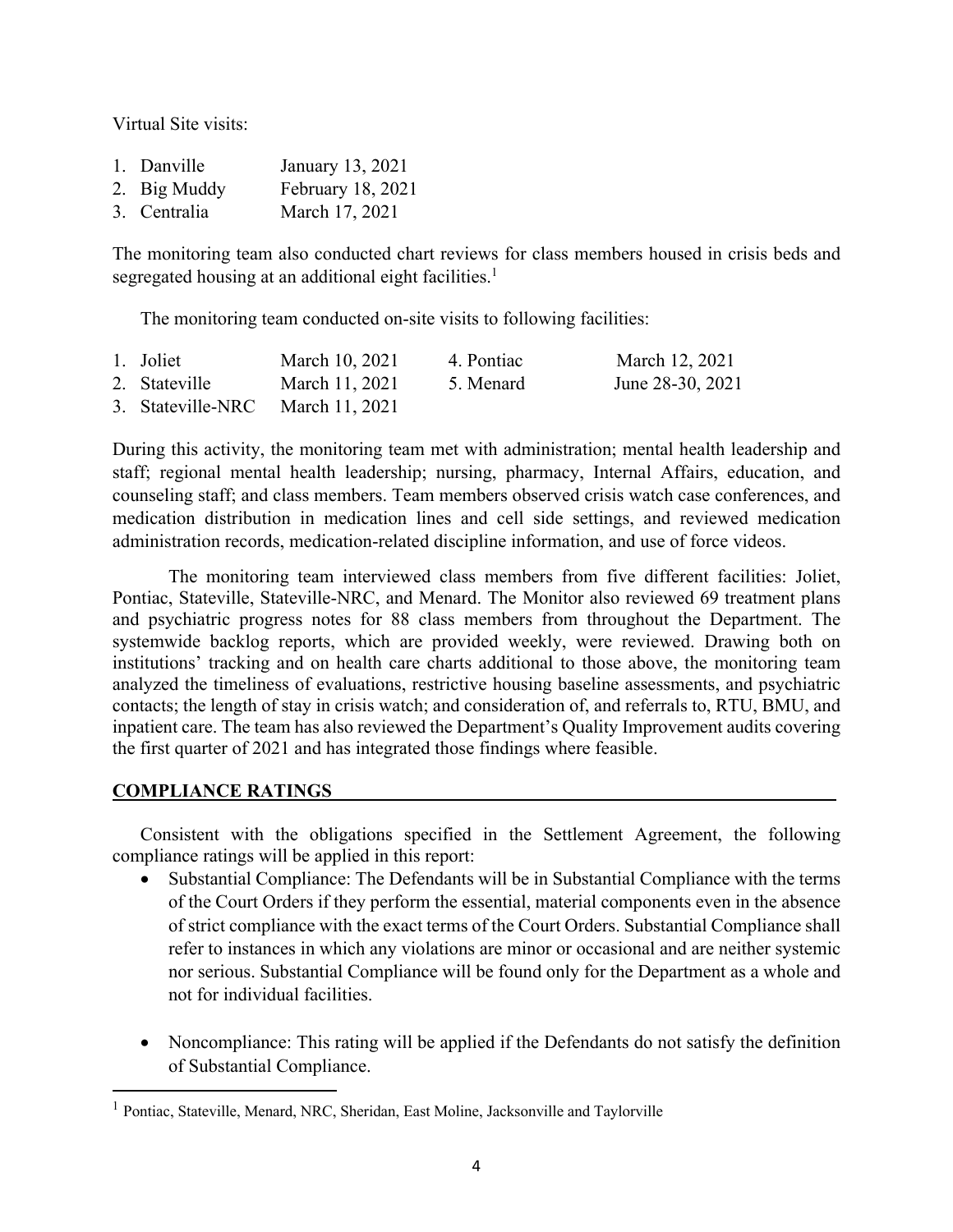## **EXECUTIVE SUMMARY**

This report covers the period from January 1, 2021 through June 30, 2021. The Monitoring Team found the Department to be in noncompliance with the following sections of the Court order:

- 1. Staffing: The Department has not met its staffing requirements throughout the life of the Court's orders in this matter. The Department's reporting is baffling in that they state that they are exceeding their staffing requirements, but the Wexford staffing report does not support this claim. It remains the opinion of the Monitor that the major impediment preventing the Department from meeting the requirements of the Court's orders is inadequate staffing. This lack of staffing applies to clinical and custody staff.
- 2. Crisis watch: The number of crisis watches decreased substantially, For the most part, crisis watch is used for the appropriate types of patients. IDOC continues to manage care through short daily contacts with MHPs, and some reviewed facilities provided additional types of care. Care was reevaluated in treatment plans and psychiatry appointments. In all these types of care, there were gaps between the intended amount and the actual amount delivered; the highest consistency was in the presence of treatment plans. Psychiatry was not available as much as it should be. There was a lower than acceptable rate of contacts occurring in a confidential, out of cell location, often because of Covid-19 precautions. Taken together, these treatments were not sufficient to stabilize the symptoms and protect against decompensation, demonstrated in part by the very long crisis watches in which the patients presumably were not stable.

Stays are *not* for the shortest duration possible, though IDOC has made some improvement in lengthier stays. Defendants assert that they routinely consider a higher level of care in such cases, but a large, diverse study found almost no documentation describing the reasons such a placement was not warranted. Women were referred to a higher level of care at a rate of 50%, while less than 4% of men were referred.

3. Segregation: IDOC is delivering, to some extent, each of the elements in the Court's orders concerning restrictive housing (segregation). Compliance rates for the different responsibilities vary greatly, and only the continuation of the previous treatment plan, and recommendations for post-segregation housing, are performed sufficiently.

The amounts of counseling and out of cell structured and unstructured time are far below what is needed and sufficient to protect against decompensation. Taken together, all of the care provided is less than is clinically indicated.

4. Medication: The parties will argue, and the Court will decide, the frequency of contact that is consistent with constitutional standards. To inform that, the monitoring team assessed whether psychiatry maintains the schedule specified in the Settlement Agreement – a reasonable standard of care – and found that psychiatric evaluations can take place at reasonable intervals, but not on a consistent, sustained basis, and confidentiality is not preserved often enough, generally because of Covid-19 limitations.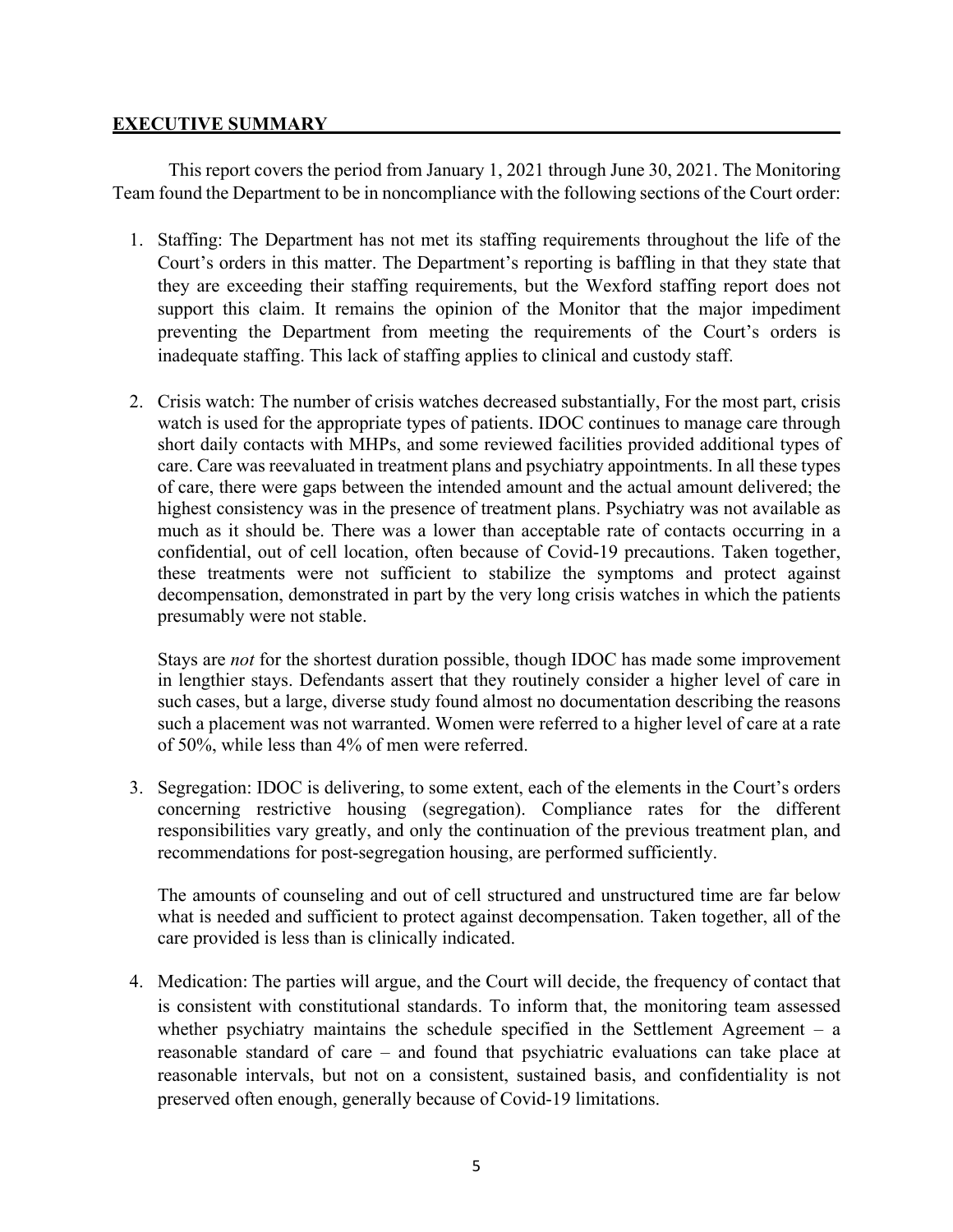Psychiatric providers do consistently ascertain side effects, document efficacy and side effects, and record having informed patients about their medications and the possible effects. Lab work is ordered at a moderate rate, not yet sufficient for substantial compliance.

Defendants have well-established medication distribution systems but have offered no demonstration of whether IDOC practices provide reasonable assurance that psychotropic medications consistently are delivered to patients as planned. Quarterly reports respond to only 1 of the 9 issues the monitoring team has raised as common impediments. Neither have Defendants demonstrated the effectiveness of their policies concerning patients' nonadherence to medication regimens.

5. Treatment plans: All class members do not have a treatment plan that is individualized and particularized based on the patient's specific needs. This is due to the persistent backlog of treatment plans throughout the Department and the low completion rate of treatment plan reviews and updates when a class member is placed into restrictive housing. The treatment plans for class members assigned to the RTU and inpatient levels of care were of much better quality than those for class members assigned to outpatient and restrictive housing levels of care. The Department still struggles to meet its requirements for completing mental health evaluations in a timely manner. Finally, the Department doesn't consistently review and update class members' treatment plans per the requirements set out in the Settlement Agreement, a reasonable time frame for this requirement.

| Requirement                                                      | Compliance Status                        |
|------------------------------------------------------------------|------------------------------------------|
| <b>1: STAFFING REQUIREMENTS AT</b><br>THE ILLINOIS DEPARTMENT OF | Overall: Noncompliance                   |
| <b>CORRECTIONS</b>                                               | Subfindings supporting overall findings: |
| 1(a)                                                             | Noncompliance                            |
| 1(b)                                                             | Substantial compliance                   |
| 1(c)                                                             | Substantial compliance                   |
| 1(d)                                                             | No rating                                |
| 2: CLASS MEMBERS WHO ARE<br>PLACED ON A MENTAL HEALTH            | Overall: Noncompliance                   |
| <b>CRISIS WATCH</b>                                              | Subfindings supporting overall findings: |
| $2(a)$ , (b), (c), (d), (e), (f), (g)                            | Noncompliance                            |
| 3: CLASS MEMBERS WHO ARE                                         | Overall: Noncompliance                   |
| <b>PLACED IN SEGREGATION</b>                                     | Subfindings supporting overall findings: |

The results of the monitoring indicate that the Department's performance is as follows: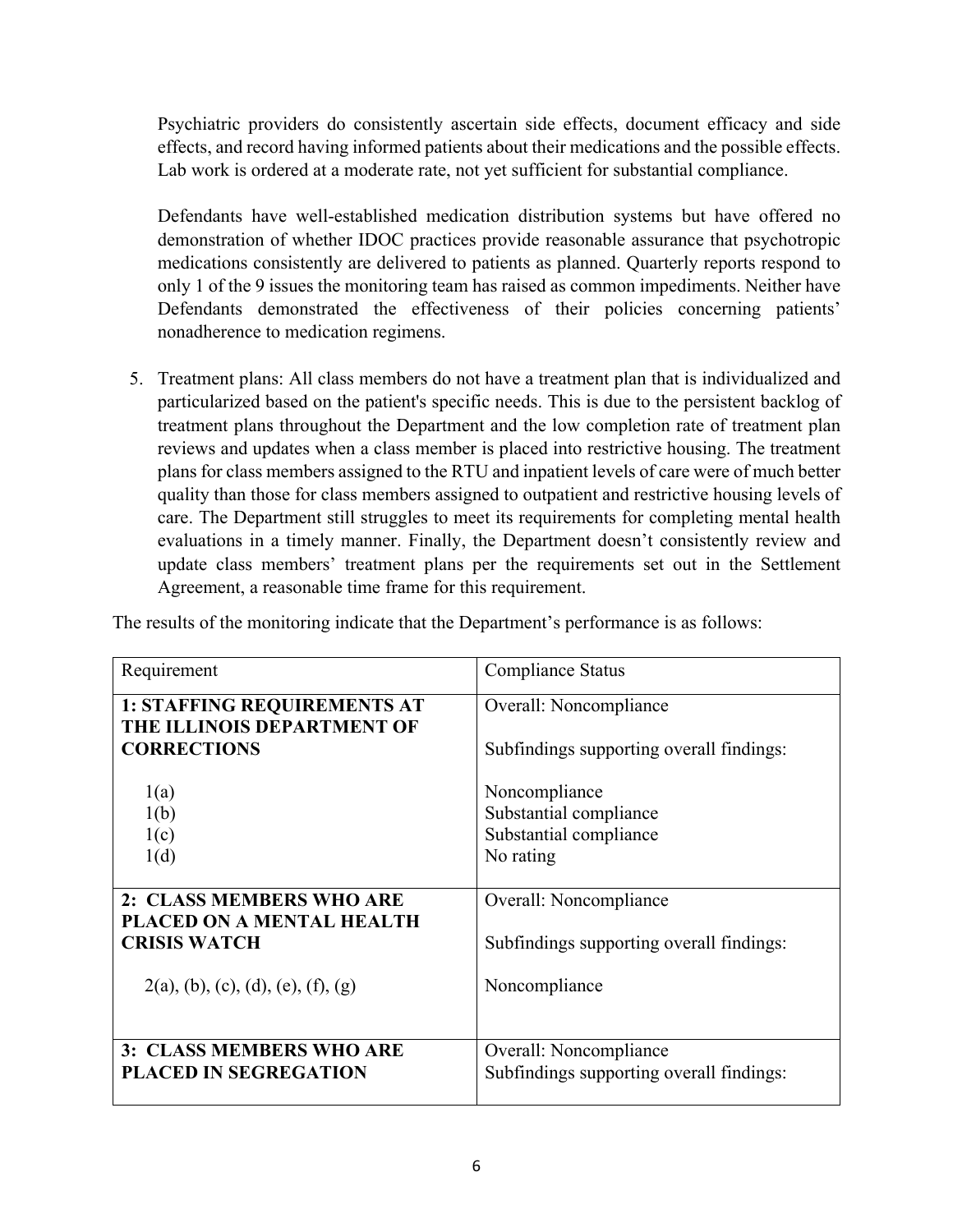| 3(a), (b), (c)                      | Noncompliance                            |
|-------------------------------------|------------------------------------------|
| 3(d)(i)                             | Substantial compliance                   |
| $3(d)(ii)$ , $(d)(iii)$ , $(d)(iv)$ | Noncompliance                            |
| 3(d)(v)                             | Substantial compliance                   |
| $3(d)(vi)$ , (e), (f), (g)          | Noncompliance                            |
|                                     |                                          |
| <b>4: CLASS MEMBERS WHO ARE</b>     | Overall: Noncompliance                   |
| PRESCRIBED PSYCHOTROPIC             |                                          |
| <b>MEDICATION</b>                   | Subfindings supporting overall findings: |
|                                     |                                          |
| $4(a)$ , $(b)(i)$                   | Noncompliance                            |
| 4(b)(ii), (iii)                     | Substantial compliance                   |
| 4(b)(iv)                            | Noncompliance                            |
| 4(b)(v)                             | Substantial compliance                   |
| 4(b)(vi)                            | Noncompliance                            |
|                                     |                                          |
| <b>5: TREATMENT PLANS</b>           | Overall: Noncompliance                   |
|                                     | Subfindings supporting overall findings: |
|                                     |                                          |
| 5(a)                                | Noncompliance                            |
| 5(b)                                | Noncompliance                            |
| 5(c)                                | Noncompliance                            |
|                                     |                                          |
|                                     |                                          |
| <b>6: COMPLIANCE REQUIREMENTS</b>   | Overall: Substantial compliance          |
|                                     | Subfindings supporting overall findings: |
| 6(a)                                | Substantial compliance                   |
| 6(b)                                | Substantial compliance                   |
| $6(c)$ and $6(d)$                   | Not subject to compliance ratings        |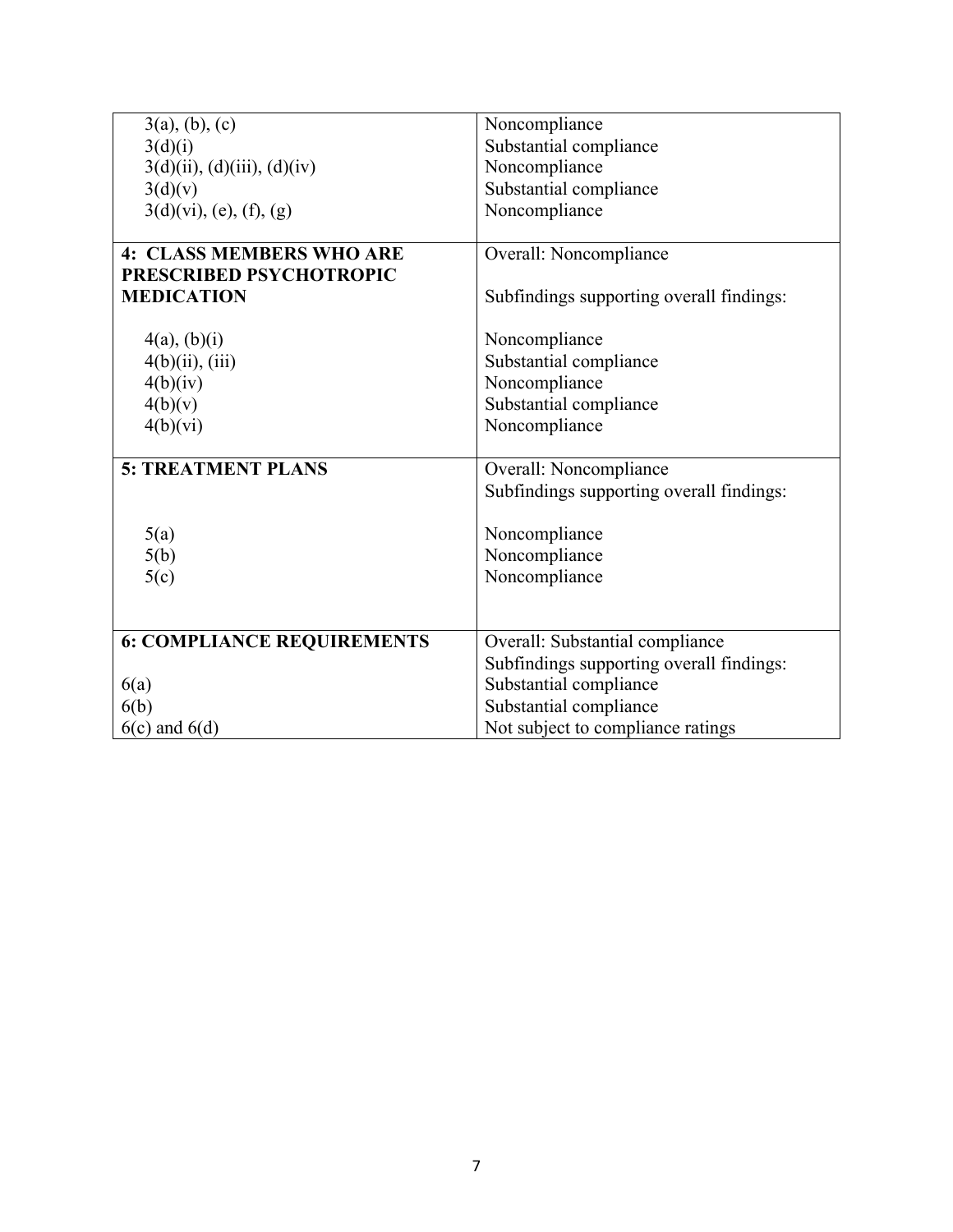# **1: STAFFING REQUIREMENTS AT THE ILLINOIS DEPARTMENT OF CORRECTIONS**

**Summary: The Department has not met its staffing requirements throughout the life of the Court's orders in this matter. Their reporting is baffling in that they state that they are exceeding their staffing requirements, but the Wexford staffing report does not support this claim. It remains the opinion of the Monitor that the major impediment preventing the Department from meeting the requirements of the Court's orders is inadequate staffing. This lack of staffing applies to clinical and custody staff.**

**1(a): Specific requirement**: Within 90 days of this order, Defendants must employ additional staff necessary to have the following system-wide levels in the following positions: 7 Site Mental Health Service Directors; 12 Mental Health Unit Directors; 16 Staff Psychologists; 142.5 Qualified Mental Health Professionals; 102 Behavioral Health Technicians; 54.5 Registered Nurses – Mental Health; 24 Staff Assistants; 85.5 Psychiatric Providers; 1 Director of Nursing – Psychiatric; 5 Recreational Therapists.

**Finding:** The monitoring team conducted a hand tally of the total number of staff in the various categories required by 1(a). This hand tally was based on the IDOC's, and Wexford's staffing updates contained in Attachment 1 of the Department's Quarterly Report of April 23, 2021. IDOC's staffing update was current as of April 15, 2021, and Wexford's as of March 19, 2021. Of note, the monitoring team's calculations considered Wexford's category of "Hired/Not Started" as vacant. The data follows:

|           |                                      | Required | Total  | Difference |
|-----------|--------------------------------------|----------|--------|------------|
| $\bullet$ | Site Mental Health Service Directors | 7.0      | 6.0    | $-1.0$     |
| $\bullet$ | <b>Mental Health Unit Directors</b>  | 12.0     | 10.0   | $-2.0$     |
| $\bullet$ | <b>Staff Psychologists</b>           | 16.0     | 15.0   | $-1.0$     |
| $\bullet$ | <b>QMHP</b>                          | 142.5    | 163.0  | $+20.5$    |
| $\bullet$ | <b>BHT</b>                           | 102.0    | 96.0   | $-6.0$     |
| $\bullet$ | <b>RN-Mental Health</b>              | 54.5     | 36.75  | $-17.75$   |
| $\bullet$ | <b>Staff Assistant</b>               | 24.0     | 61.0   | $+37.0$    |
| $\bullet$ | <b>Psychiatric Providers</b>         | 85.5     | 68.438 | $-17.062$  |
| $\bullet$ | Director of Nursing-Psychiatric      | 1.0      | 2.0    | $+1.0$     |
| $\bullet$ | <b>Recreation Therapists</b>         | 5.0      | 7.0    | $+2.0$     |

These numbers speak for themselves. The QMHP totals require additional explanation, however. The QMHP totals are based on the combination of Wexford staff, 132.0, and State staff, 31.0 for a total of 163.0, which is 20.5 full-time equivalents above their required minimum. This 163 number, however, flies in the face of the following facts, taken from the Wexford staffing report, current as March 19, 2021: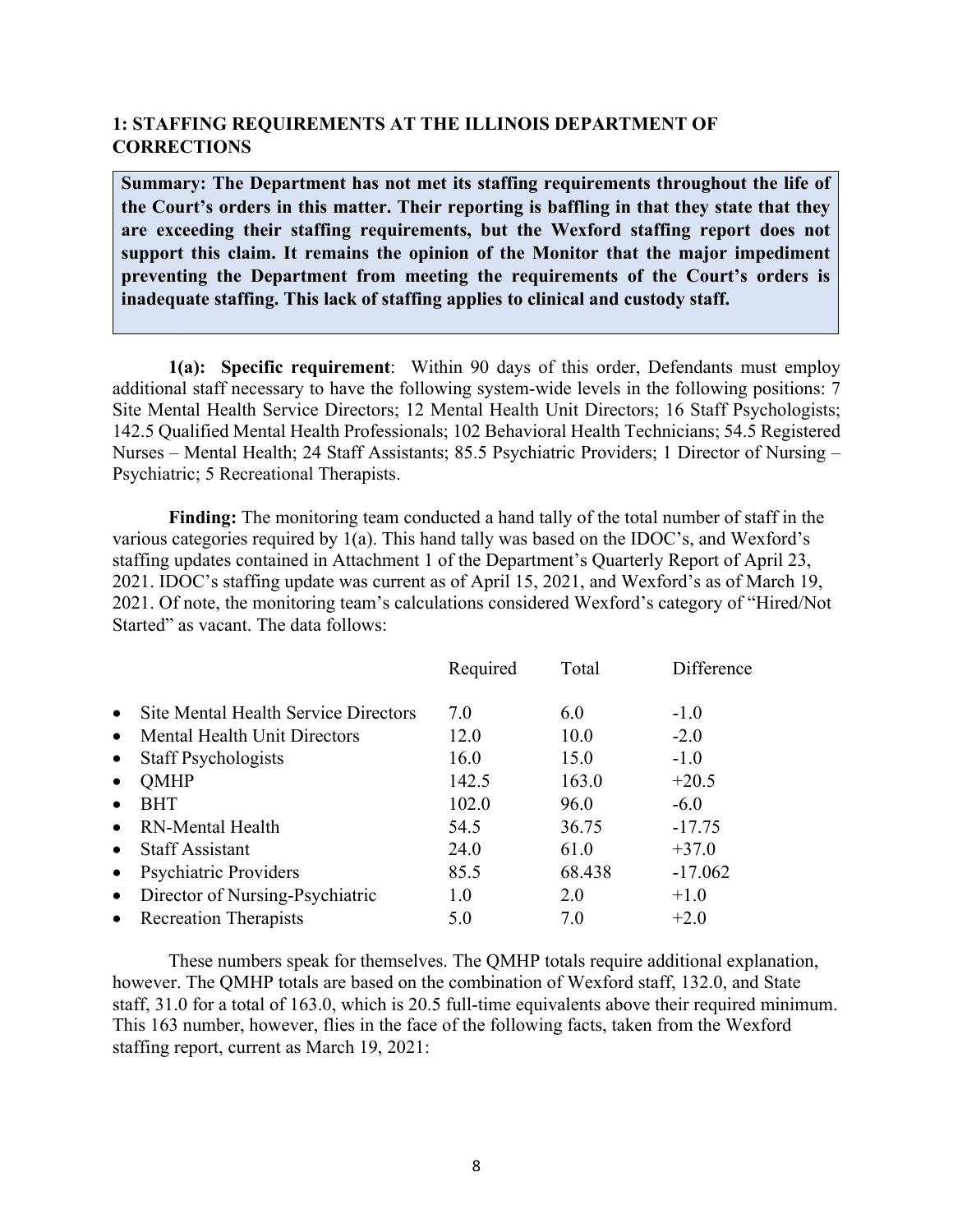| <b>Big Muddy</b> | -2.0 QMHPs         |
|------------------|--------------------|
| Danville         | $-1.0$ QMHPs       |
| Dixon            | $-10.0$ QMHPs      |
| Graham           | $-1.0$ QMHPs       |
| Hill             | -2.0 QMHPs         |
| Joliet           | $-1.0$ QMHPs       |
| Lawrence         | -2.0 QMHPs         |
| Logan            | -8.0 QMHPs         |
| Menard           | -2.0 QMHPs         |
| Pontiac          | -9.0 QMHPs         |
| Robinson         | $-1.0$ QMHPs       |
| Shawnee          | $-1.0$ QMHPs       |
| Western          | -3.0 QMHPs         |
| Total            | <b>-43.0 OMHPs</b> |
|                  |                    |

No matter what sleight of hand IDOC attempts to use to demonstrate compliance with 1(a), they remain significantly understaffed in a variety of job categories. A rating of noncompliance will be assigned to 1(a).

**1(b): Specific requirement:** Within 120 days of this order, Defendants shall evaluate whether their staffing plan is sufficient to provide mental health treatment consistent with constitutional law in the areas of treatment planning, medication management, mental health care on crisis watches, mental health care in segregation, and mental health evaluations.

**Finding:** As previously reported, the Department did conduct this evaluation. In that regard they are in compliance with this requirement. The Monitor has consistently reported that the Department's staffing plan is grossly inadequate based on objective measures of performance. These measures demonstrate that the staffing is inadequate to provide a constitutional level of care in the areas of mental health evaluations, treatment planning, medication management, mental health care on crisis watches and segregation.

**1(c): Specific requirement:** Within 180 days of this order, Defendants shall report their findings and submit a proposed amended staffing plan to the Court, the Monitor and Plaintiffs' counsel.

**Finding:** Department did report their findings to the Court, Monitor and Plaintiffs' counsel.

**1(d): Specific requirement:** After the report, the Court will consider if any modifications to the Defendants' staffing is necessary.

**Finding:** The Monitor is not aware of whether the Court has considered modifying the Defendant's staffing plan. No rating will be assigned.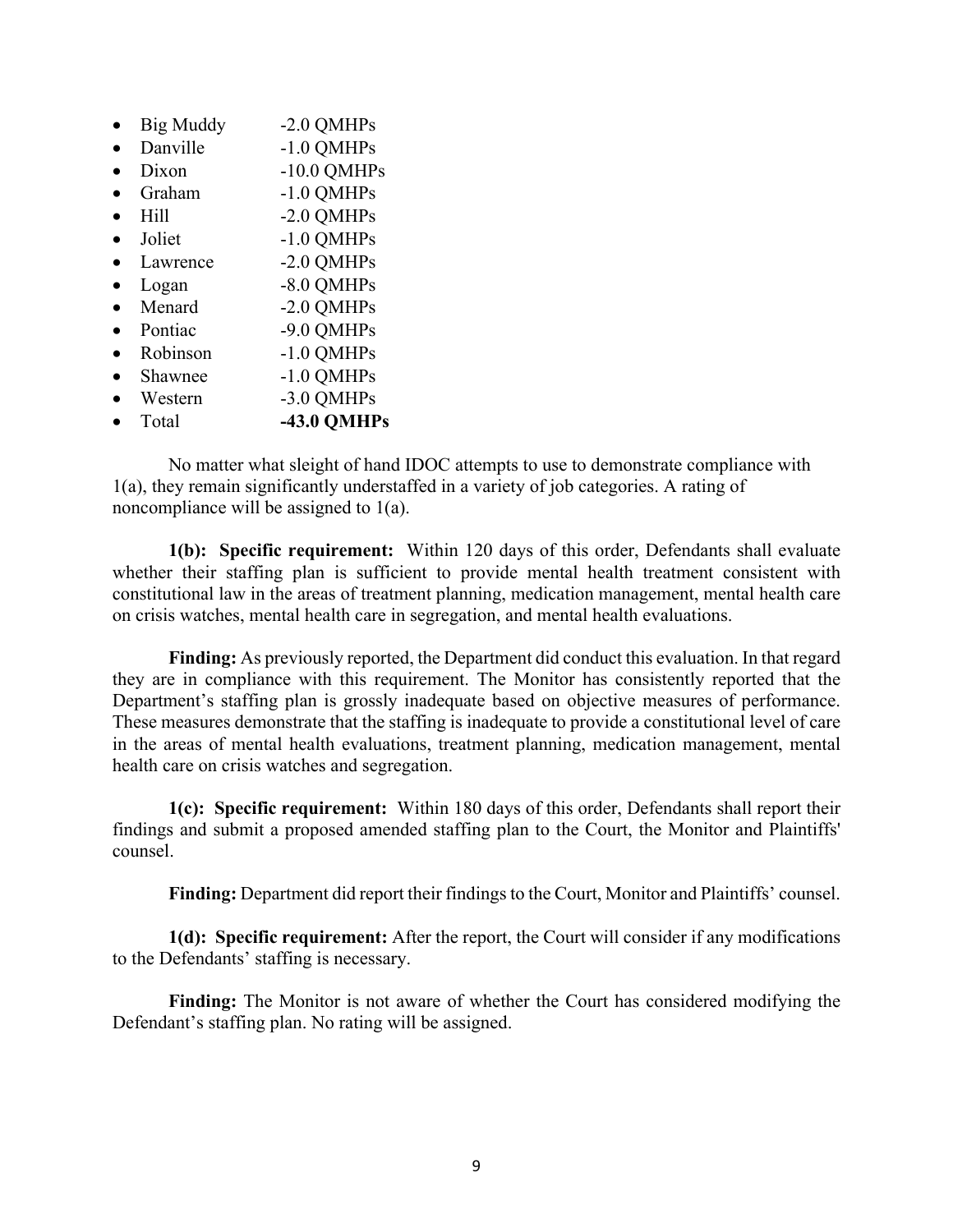# **2: CLASS MEMBERS WHO ARE PLACED ON A MENTAL HEALTH CRISIS WATCH**

**Summary:** The number of crisis watches decreased substantially, For the most part, crisis watch is used for the appropriate types of patients. IDOC continues to manage care through short daily contacts with MHPs, and some reviewed facilities provided additional types of care. Care was reevaluated in treatment plans and psychiatry appointments. In all these types of care, there were gaps between the intended amount and the actual amount delivered; the highest consistency was in the presence of treatment plans. Psychiatry was not available as much as it should be. There was a lower than acceptable rate of contacts occurring in a confidential, out of cell location, often because of Covid-19 precautions. Taken together, these treatments were not sufficient to stabilize the symptoms and protect against decompensation, demonstrated in part by the very long crisis watches in which the patients presumably were not stable.

Stays are *not* for the shortest duration possible, though IDOC has made some improvement in lengthier stays. Defendants assert that they routinely consider a higher level of care in such cases, but a large, diverse study found almost no documentation describing the reasons such a placement was not warranted. Women were referred to a higher level of care at a rate of 50%, while less than 4% of men were referred.

**2(a): Specific requirement:** Crisis watches should only be used for patients exhibiting behavior dangerous to self or others as a result of mental illness and may only be ordered upon a finding by an appropriately trained and licensed mental health professional that no other less restrictive treatment is appropriate. When used, crisis watches are to be employed for the shortest duration possible.

**Finding:** As an initial matter, it is notable that the usage of crisis watch has decreased substantially over the last year.<sup>2</sup> There are reasons to believe this is a positive development. Possible contributors include:

- with mental health personnel providing added cell side rounds during the pandemic, there were more opportunities to discuss mental health concerns before they escalated to a crisis, or before some patients felt the need to request crisis watch as a means to access an MHP
- the restrictive housing (segregation) policies, implemented in November 2020, aim to reduce the number of restrictive housing placements and shorten stays there; this may be resulting in fewer patients claiming they are in crisis as a means to escape, or protest, their restrictive housing placements
- after a year of pandemic quarantines and other limits, patients particularly value time out of their cells, and it may be that the confined conditions of crisis watch are unappealing to those who may previously have requested it for reasons other than crisis

<sup>2</sup> In the monitoring team's analysis one year ago, for example, there was an average of **625** crisis watches per month in the sampled IDOC tracking logs, which spanned summer 2019 through spring 2020. In the instant analysis, capturing 2021 practice, the monthly average was **457** crisis watches.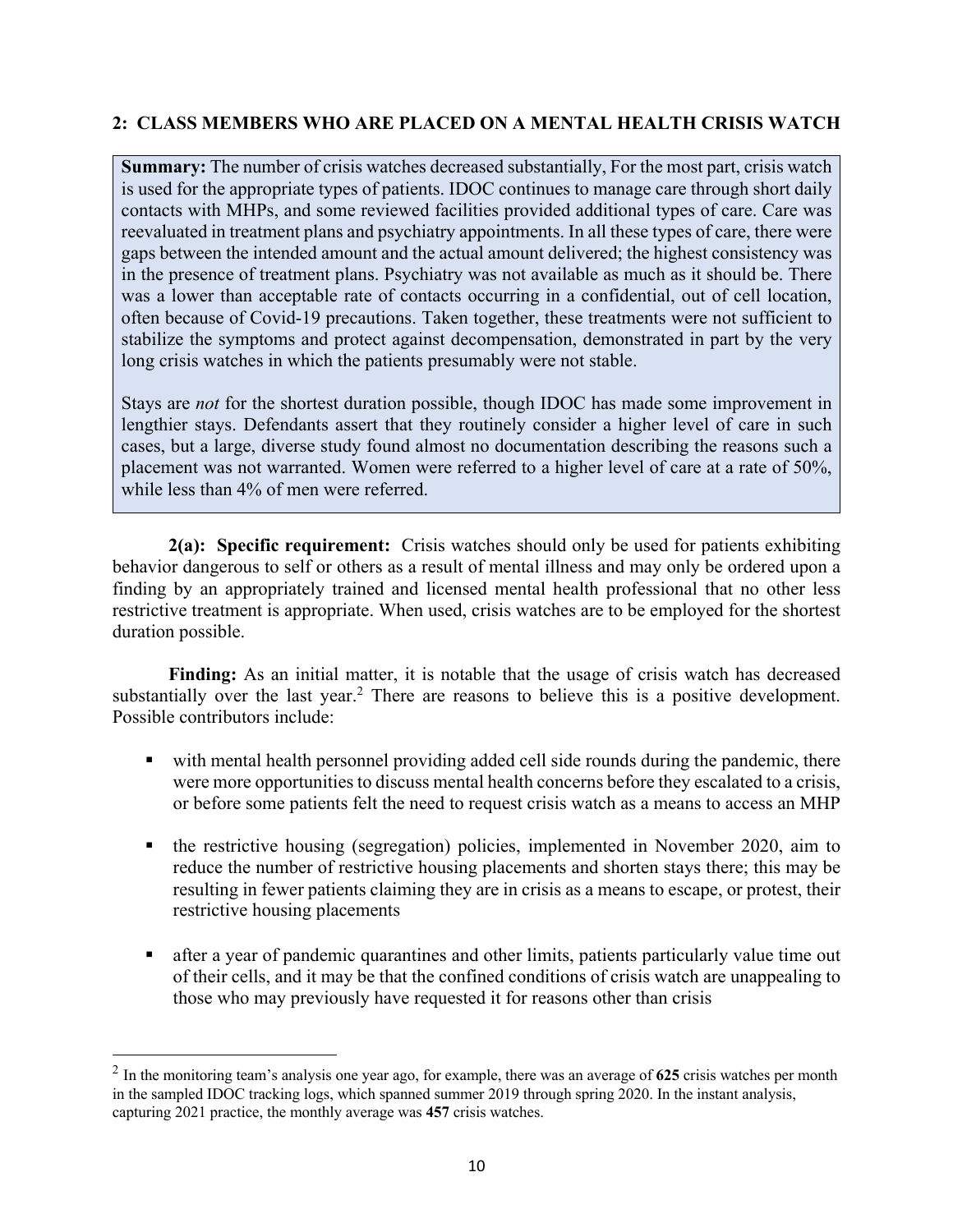■ staff believe that the coordinated efforts to improve crisis care, detailed in the last two Monitor's reports, are having an impact

As to the Court's order concerning the purposes of crisis watch, as indicated in the Monitor's report of January 31, 2021, "It is the Monitoring Team's experience that crisis watches are consistently used for patients exhibiting dangerousness to themselves or others, or who were gravely disabled. An admission is always ordered by an MHP; the monitoring team has not encountered examples of crisis watch being used when less restrictive treatment would have been preferable." This statement remains consistent with the current use of crisis watches with the exception of the phrase "that no other less restrictive treatment is appropriate." It is the opinion of the Monitor that a portion of the crisis watch placements could be avoided by a greater involvement by the psychiatric practitioners. That is, if a class member is beginning to show signs of decompensating, a psychiatric practitioner needs to evaluate the class member prior to crisis placement, if possible, to determine if the use of emergency medications is appropriate. This practice could reduce the use of crisis watches.

For a substantial number of admissions, it does not appear that the duration wasthe shortest possible. To define this term, the monitoring team first looks to the Settlement Agreement, which employs a threshold commonly used by prison systems for this type of treatment setting. The agreement specifies that crisis beds are designed for short-term stays, which it defines as "generally no longer than ten (10) days." While this is not a firm deadline, the Settlement Agreement definition expects patients needing more care to be transferred to a "more…intensive care setting"; the definition indicates that patients who do not need a more intensive care setting are to be discharged. Thus, if Defendants have determined a patient does not need a higher level of care but the patient is also not discharged, then presumptively the additional time in crisis watch is excessive and not the shortest duration possible.

Crisis watch logs indicate that 19% of crisis watches in the monitoring round exceeded the ten-day threshold,<sup>3</sup> a frequency that is not "minor or occasional." There has been only minor fluctuation in this rate since the Court issued its consolidated Permanent Injunction Order.

There remains a disturbing practice of retaining patients in crisis watch far longer. **47 stays** were at least *three times* the length presumed by the Settlement Agreement to be appropriate. <sup>4</sup> The longest stays were found at Pontiac and Joliet:

| $\sim$ | more than 3 months | $-10$ months                          |
|--------|--------------------|---------------------------------------|
|        | $-4.5$ months      | - 1 year and 3 months, and continuing |

<sup>&</sup>lt;sup>3</sup> This analysis is based on all crisis watches on IDOC logs for February through April 2021 from all institutions at which a crisis watch occurred, except Elgin, a total of 1,372 admissions. Kewanee and Murphysboro reportedly had no crisis watches. Elgin was excluded as the highest level of care, such that transferring a patient to a higher level of care after ten days is not an option. It is not feasible to assess, at any scale, whether stays less than ten days are the shortest possible for those individuals.

<sup>&</sup>lt;sup>4</sup> This includes five patients who had multiple stays in this short time, each lasting more than ten days and totaling 30 or more. It does *not* include other patients with multiple stays, some of which were shorter, but may also have totaled 30 or more. These were identified from only three months of logs. The number of stays of this length, per year, would be much higher.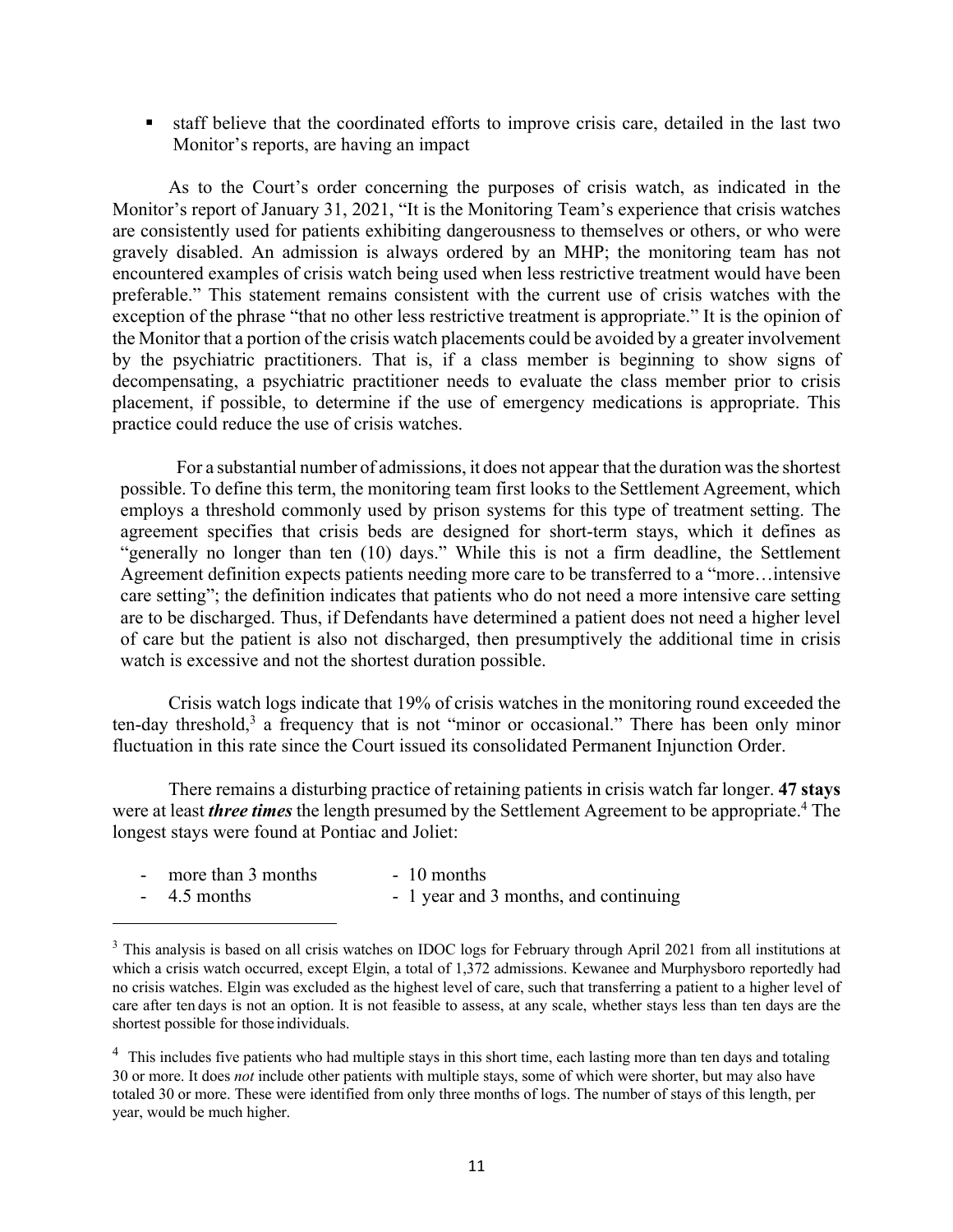- more than 6 months approximately 3 years and continuing
- more than 8 months

Each of these 47 presumptively fails to meet the standard set in 2(a) and are an inappropriate use of this treatment setting.<sup>5</sup> Rather, these patients require more care than can be provided in a crisis watch setting. On the other hand, these figures reflect improvement in that the number of stays over 30 days and over 90 days were meaningfully reduced over prior periods. There are fewer stays of these lengths<sup>6</sup> and it is occurring at fewer institutions.<sup>7</sup> Defendants have described efforts by headquarters and regional staff to guide institution staff in improved crisis care, treatment planning, and attention to patients with multiple or extended stays, and it appears to be having an impact.

IDOC's Quality Improvement system reviews the quality of care in crisis watch, and compliance with policy and the Settlement Agreement, but does not assess whether a less restrictive approach would have been appropriate or whether the stays were of the shortest duration possible.

The Monitor finds that there may have been cases where a less restrictive approach was appropriate, and a meaningful number of stays were not for the shortest duration possible. IDOC is thus Noncompliant with this requirement.

**2(b): Specific requirement:** IDOC shall provide appropriate mental health treatment to stabilize the symptoms and protect against decompensation.

**Finding:** The consistent components of treatment that IDOC offers to class members placed on a crisis watch are daily, confidential contacts with an MHP; psychiatric evaluation; and treatment planning. Some facilities offer additional treatments. These facilities and the additional treatments they offer will be noted below.

The following data was obtained from a 11-facility<sup>8</sup> review of charts associated with 82 crisis placements:

• Daily, confidential checks with an MHP: Only 69 of the 82 crisis placements had evidence of a daily contact – 84.1%. Of these 69 stays that included daily MHP contacts, only 46 occurred in a confidential setting – 66.7%.

 $5$  This should not be read to imply that all stays up to 29 days are of the shortest duration possible. This discussion focuses on the longest stays, but many of the 221 stays between 11 and 29 days are also likely exceed the terms of this Court's order.

 $6$  The stays of 30 days or more represented 8% of crisis watches in 2019-2020. In 2021, they are 3% of the crisis watches. A subset of those—stays lasting 90 days or more—reduced from 22 people to 7 people in the instant analysis.

<sup>7</sup> In 2019-2020, this practice was observed at 16 institutions. In this 2021 review, it was evident at only 9 institutions.

<sup>8</sup> Pontiac, Stateville, Menard, Stateville-NRC, Sheridan, East Moline, Jacksonville, Taylorville, Danville, Centralia and Big Muddy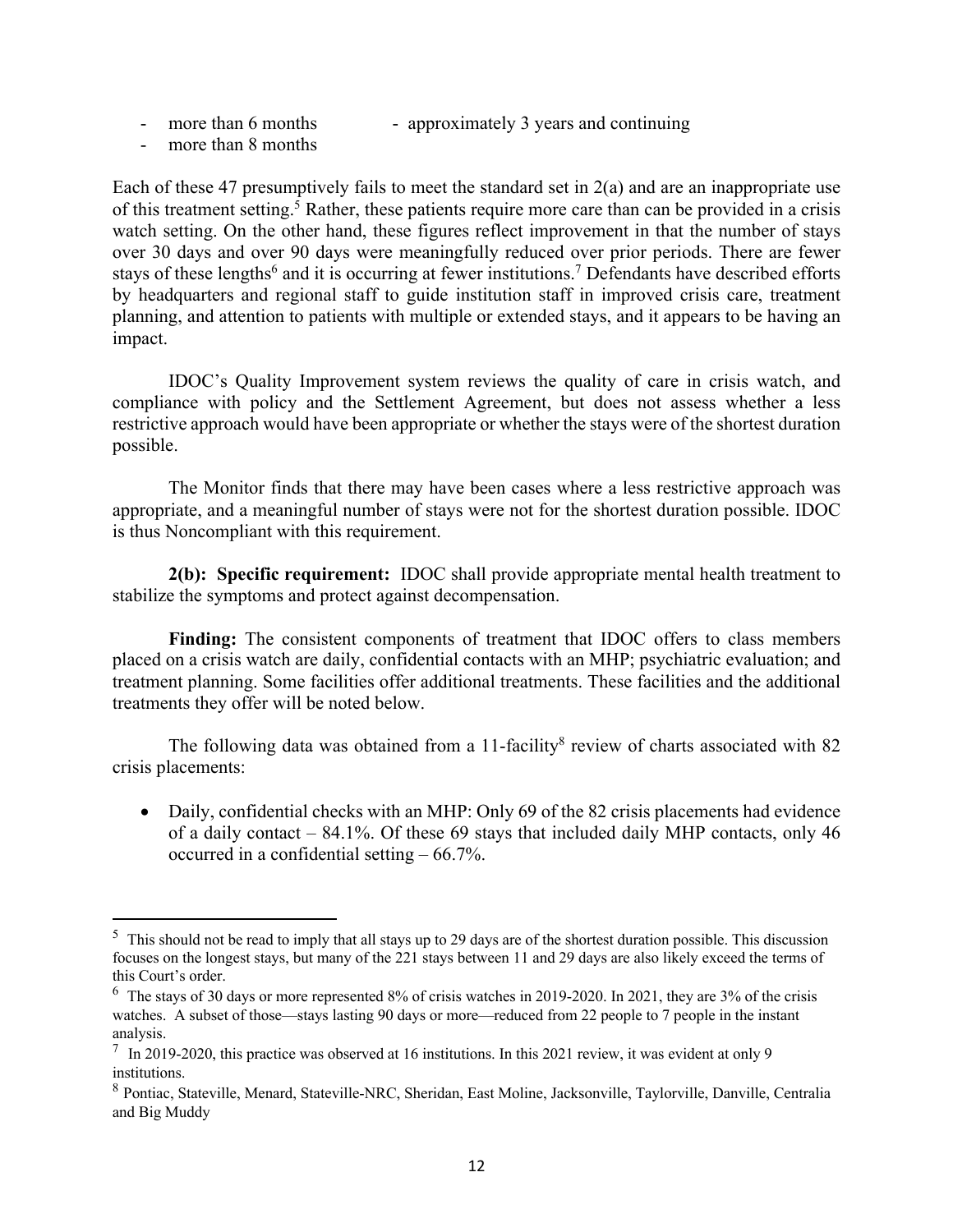- Presence of treatment plans:
	- $\circ$  Upon admission: 77 of 82 94%
	- $\circ$  Upon discharge: 81 of 82 99%
- Additional treatments:
	- o Pontiac in-cell workbooks
	- o Graham additional cell front contacts by BHTs
	- o Pinckneyville one additional meeting with an MHP per week
	- o Logan psychoeducational meetings with BHTs
	- o Stateville-NRC offers the "ALIVE" curriculum once per week
	- o Centralia and Big Muddy two hours per day of unstructured out of cell time if patient is in crisis watch more than 10 days
- Seen by a psychiatric practitioner:  $63$  of  $82 77\%$

Plaintiffs' counsel have also raised disturbing allegations about the safety of patients on crisis watch at Joliet, Pontiac, and Dixon, and possibly other institutions. Based on patient reports, health care records, video, and investigation records, Plaintiffs have identified patients possessing razors, metal, glass, and a cord in crisis watch cells, which are meant to be protected from access to such items, which the patients swallowed or used to cut themselves. The monitoring team has also noted such cases among incident reports reviewed. Plaintiffs gave five cases as examples and assert that this is more widespread. Some of the cited cases involved serious injury, with visible pooling of blood and/or outside hospital treatment. Plaintiffs also assert that some officers may not be consistently maintaining the observation that would prevent such self-injury, or catch it quickly, including one case where the officer documented he could not see into the cell for at least 40 minutes<sup>9</sup>; the parties disagree about whether real-time action was taken to remedy that.

IDOC describes a number of actions meant to address these issues. IDOC reports that it investigated the incidents noted above, and routinely investigates all self-harm incidents at Dixon and Joliet. Investigations identified at least two means through which patients obtained selfharming materials, leading to practice changes aimed at reducing the flow of such items. Reportedly, investigations examined both prisoner and officer conduct. IDOC indicates that Pontiac has increased the thoroughness of its crisis cell searches, and added more search methods, and Joliet has purchased chairs that should improve line of sight into cells. IDOC asserts that these actions have reduced the frequency of self-harm incidents in crisis watch. Looking to the future, a working group is considering how to enhance training for officers conducting observation, and Quality Improvement leaders are discussing means of expanding their reviews of crisis observation.

The Monitoring Team appreciates these actions, and because of the severity of this risk, these issues bear watching. If patients repeatedly self-harm in this setting, it cannot be said that the treatment is sufficiently serving to stabilize their symptoms and protect against decompensation.

 $9$  This is a very lengthy time if there are orders for continuous watch, or 10- or 15-minute checks, as is common. In this example, Plaintiffs provided a 40-minute section of the observation log for illustration; they also write that the full log shows this occurring for 1 hour and 50 minutes.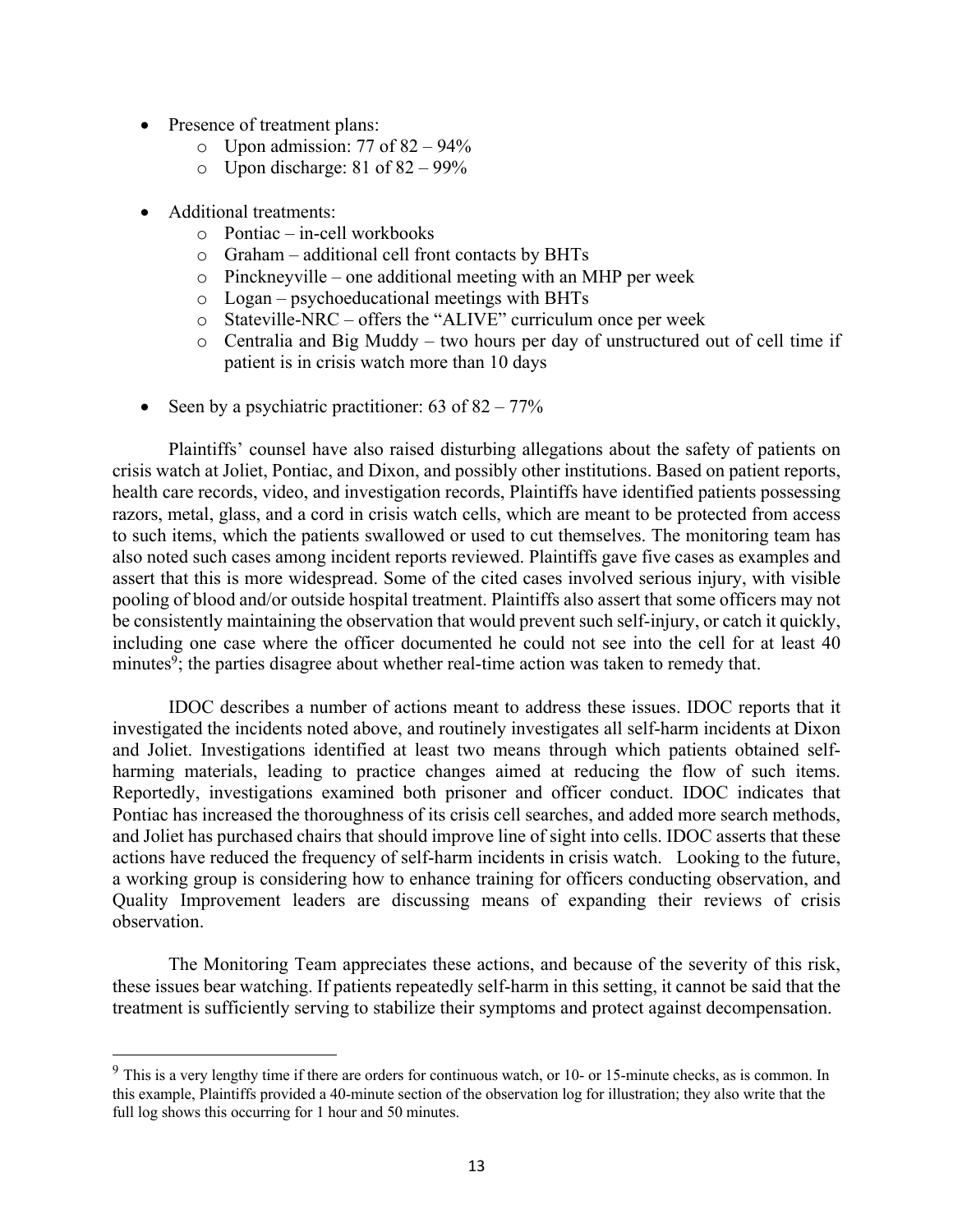**2(c): Specific requirement:** Reevaluations of treatment and medication will occur as needed and mental health treatment shall be determined and any necessary interventions to stabilize individuals shall occur.

**Finding:** As noted above in 2(b), in an 11-facility sample, 94% of class members assigned to crisis care received a reevaluation of their treatment plans on crisis placement.<sup>10</sup> In the same sample, only 77% of class members were seen by a psychiatric provider who could reevaluate their medication during their crisis watch period.<sup>11</sup> There are also indications that far fewer patients see psychiatry in some institutions; for example, logs show that only 40% of crisis watches at Illinois River, Lawrence, and Robinson included a psychiatry contact.<sup>12</sup> Defendants have expressed a belief that patients not on the psychiatric caseload do not need to see a psychiatrist during crisis watch; this is incorrect based on the evolving community standard.

The treatment planning percentage of 94 is very encouraging. The fact that only 77% of reviewed class members were seen by psychiatric providers is inconsistent with a rating of substantial compliance.

**2(d): Specific requirement:** Daily assessment in a confidential setting of the patient's progress to determine if the patient is moving towards stability, whether other or additional treatments are indicated, or if transfer to a higher level of care is required.

**Finding:** Again, as noted in 2(b) above, daily assessments were occurring at a rate of 84.1% in the Monitoring Team's study. Out of this cohort, however, only 66.7% were confidential in nature. The monitoring team understands that this is a setback from previous accomplishments, caused primarily by Covid-19 precautions.<sup>13</sup> Reviewed notes do generally comment on whether the patient is moving towards stability. Much less often, notes discuss whether other or additional treatments are indicated. Consideration of the advisability of transfer to a higher level of care is recorded extremely rarely, as will be discussed in section 2(f) below.

As another resource, IDOC's Quality Improvement system also audited daily contacts, reviewing 165 patients who were on crisis watch in the first quarter of 2021. Their data show that 68% of sampled charts were fully compliant with daily, confidential MHP contacts.14

 $10$  Although IDOC's Quality Improvement system audited crisis watch treatment plans, the recorded findings generally did not distinguish between plans on admission, updates, and discharge plans, so there is not additional material to add to this analysis.

 $11$  In IDOC's Quality Improvement audits, there were occasional findings that an expected psychiatric contact was absent. However, the audit method does not routinely record who is expected to see a psychiatrist, and who *was* seen, so it is not possible to put these findings into context.

<sup>&</sup>lt;sup>12</sup> According to the Crisis Trackers for those institutions for January through April 2021

<sup>&</sup>lt;sup>13</sup> In a separate, smaller review, among 21 crisis watch contacts at Joliet, Kewanee, Pontiac, and Shawnee, only 43% were clearly shown as occurring in a confidential setting. This may or may not be generalizable.

<sup>14</sup> The *Rasho* monitoring team calculated this percentage from the Quality Improvement auditors' raw data. Auditors' findings of violations that were of a clerical/administrative nature were NOT counted as noncompliant in the monitoring team analysis. More often, the Quality Improvement auditors' concerns had to do with missed contacts or related issues; confidentiality was found to be preserved well, with only 11% of the patient records showing a confidentiality deficiency.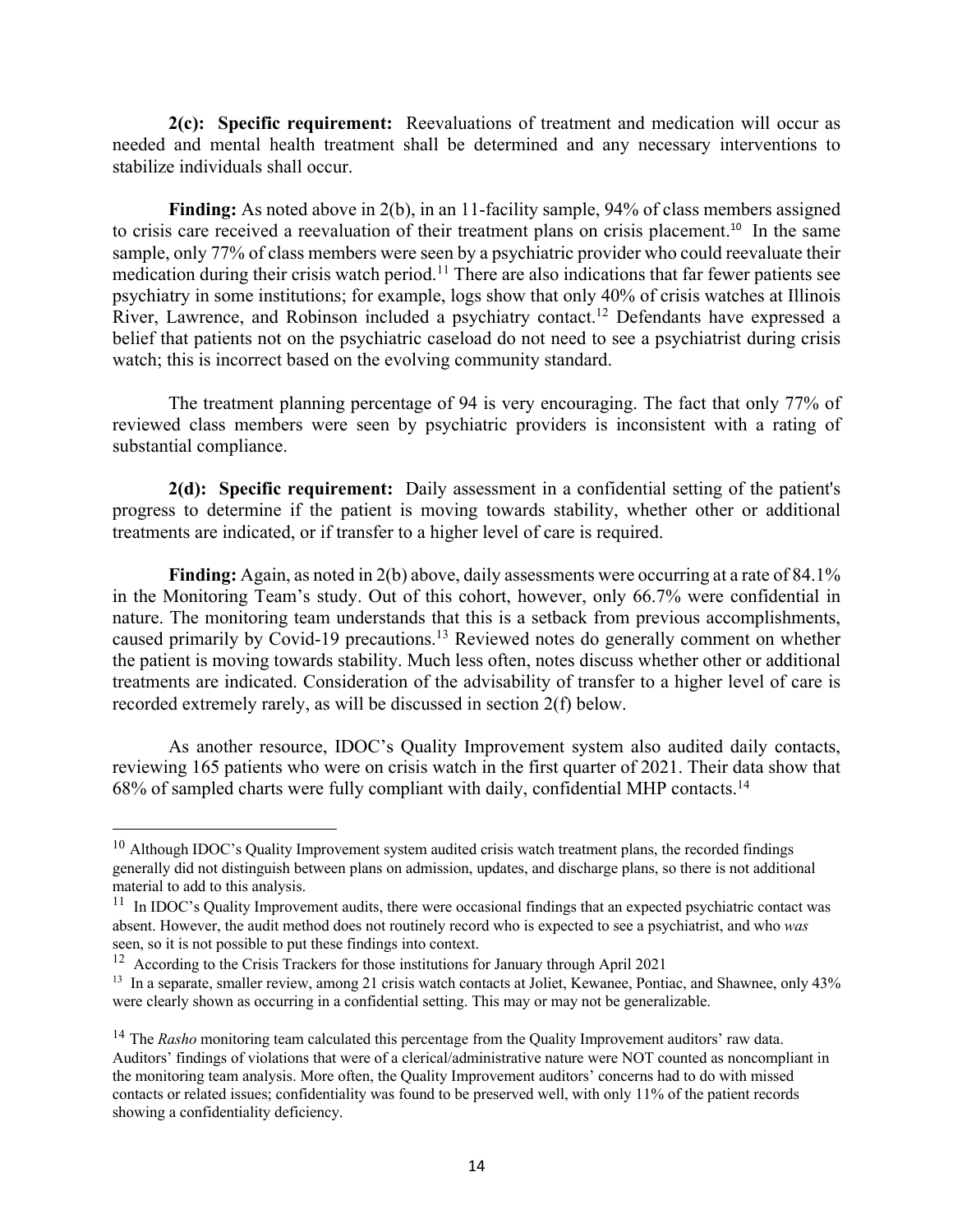Of note, the monitoring team found that only seven facilities among those in the team's study were offering any additional treatment to class members assigned to crisis care. This fact is demonstrative of a lack of uniformity in the Department's approach to providing appropriate services to class members assigned to crisis care.

**2(e): Specific requirement:** Prior to discharge from crisis watch, a multidisciplinary team (with the patient) shall review and update the treatment plan.

**Finding:** This requirement was removed in the February 2019 order.

**2(e): Specific requirement:** *No later than at the time of discharge from crisis watch*, an appropriate mental health professional (with the patient) shall review and update the treatment plan which will apply after discharge from crisis watch. The updated treatment plan will address causes which led to the deterioration and the plan for risk management to prevent relapse.

Finding: As noted in 2(b), 81 of the 82 (99%) crisis placements reviewed had evidence of a treatment plan being prepared upon discharge from crisis care.<sup>15</sup> This is not a comment on whether those plans meaningfully addressed causes which led to the deterioration and the plan for risk management to prevent relapse.

**2(f): Specific requirement:** For anyone who does not stabilize sufficiently to be discharged from crisis watch, the treatment team must establish a plan to provide a higher level of care, which may include transfer to a higher level of care facility or explain in writing why establishing such a plan is not appropriate.

**Finding:** Crisis watch logs indicate that 19% of the stays<sup>16</sup> exceeded ten days. As discussed above, ten days is an approximate measure established in the Settlement Agreement to signal the timing for stability or a higher level of care decision.

Defendants assert in each quarterly report that, for every patient in crisis watch ten days or more, mental health staff assess whether a higher level of care is needed and document this decisionmaking in the health care record. Defendants have not provided any studies demonstrating this and the Quality Improvement system does not assess this requirement. The monitoring team sought to substantiate this by reviewing relevant health care records sections.

 The monitoring team collected this data within the 11-facility review referenced above. Additionally, the team conducted a second study whose characteristics were:

- § 115 extended crisis watches experienced by 83 patients
- chosen from all 16 institutions that had very lengthy crisis watches
- sampled crisis watches lasted from 14 days to 15 months

<sup>&</sup>lt;sup>15</sup> Although IDOC's Quality Improvement system audited crisis watch treatment plans, the recorded findings generally did not distinguish between plans on admission, updates, and discharge plans, so there is not additional material to add to this analysis.

<sup>&</sup>lt;sup>16</sup> As described above, this is based on a review of the lengths of stay for all patients in crisis watch, except at Elgin, as shown on IDOC logs for February, March, and April 2021.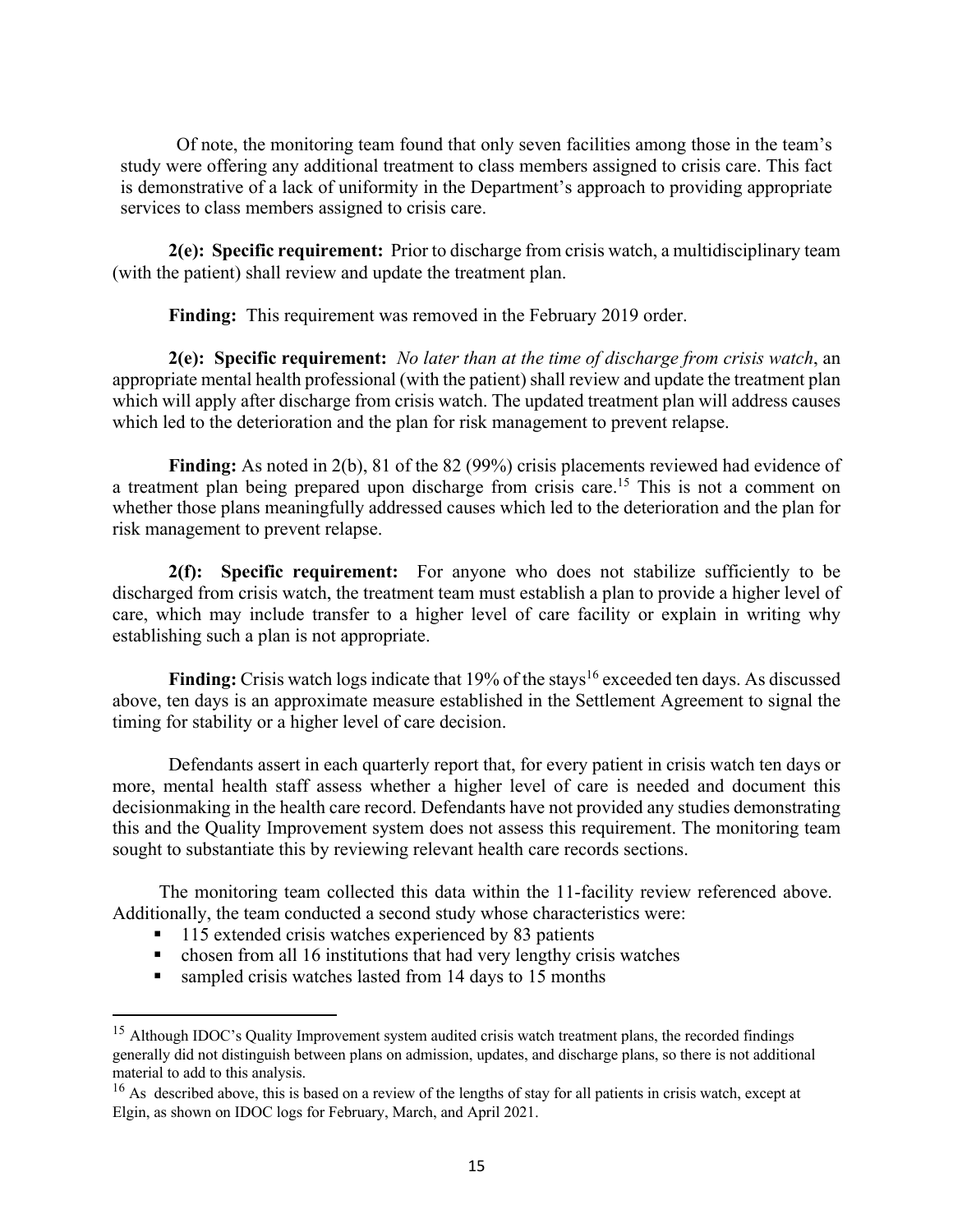- the vast majority lasted one month or more
- each facility was asked to provide all "pages from the chart that show the consideration of a higher level of care" in the months in which these crisis watches took place.

 Taking the studies together, ten extended crisis watches resulted in a referral to a higher level of care, and only 6 explained in writing why establishing such a plan is not appropriate, by, or not long after, ten days.<sup>17</sup> At a 13% compliance rate, IDOC is far from compliance with this Court order. There were also instances of weeks elapsing between decision and generating the referral, and further delays from approval to transfer.

A similar number of records showed a positive consideration of a higher level of care, but it was weeks or months later in the crisis watch<sup>18</sup> and almost half do not appear to have been finalized.

The monitoring team undertook a more comprehensive review of referrals made for this population, as well. Referrals to a higher level of care were the norm for women with extended crisis watches, but very rare for men. The latter *declined* during the current monitoring period.19 Referrals might appropriately be made either to RTU, BMU, or inpatient care, depending on the patient's needs.

In this analysis:

|              | Patients with 1 | Patients    | % Referred to | Patients       | % Referred to |
|--------------|-----------------|-------------|---------------|----------------|---------------|
|              | or more crisis  | referred to | RTU or BMU    | Referred to    | Inpatient     |
|              | watches longer  | RTU or      |               | Inpatient      |               |
|              | than 10 days    | BMU         |               |                |               |
|              |                 |             |               |                |               |
| Outpatients  | 81              | Q           | 12%           | 2              | $2\%$         |
|              |                 |             |               |                |               |
| RTU patients | $112$ men       |             |               | $\overline{2}$ | $<2\%$        |
|              |                 |             |               |                |               |
|              | 10 women        |             |               |                | 50%           |

The patients with the longest stays were concentrated at the institutions with RTUs and one additional, $2<sup>0</sup>$  so it bears separate discussion of the referral practices at each one.

<sup>&</sup>lt;sup>17</sup> These include all cases where the discussion and/or referral was recorded by Day 20 of crisis watch – double the length contemplated by the Settlement Agreement – and cases where a referral had already been initiated before the particular crisis watch.

<sup>18</sup> In 12 cases, the first mention occurred in Week 3 or later – up to 4.5 *months* into the crisis watch.

 $19$  While the Monitor's Fifth Annual Report notes a surge in RTU transfers in late 2020 and early 2021, these were *not* patients referred because of lengthy crisis watches. It appears that staff usually make RTU referrals for other reasons, but not in recognition of the insufficiency of crisis watch for extended care.

 $20$  Five other institutions each had one stay exceeding 30 days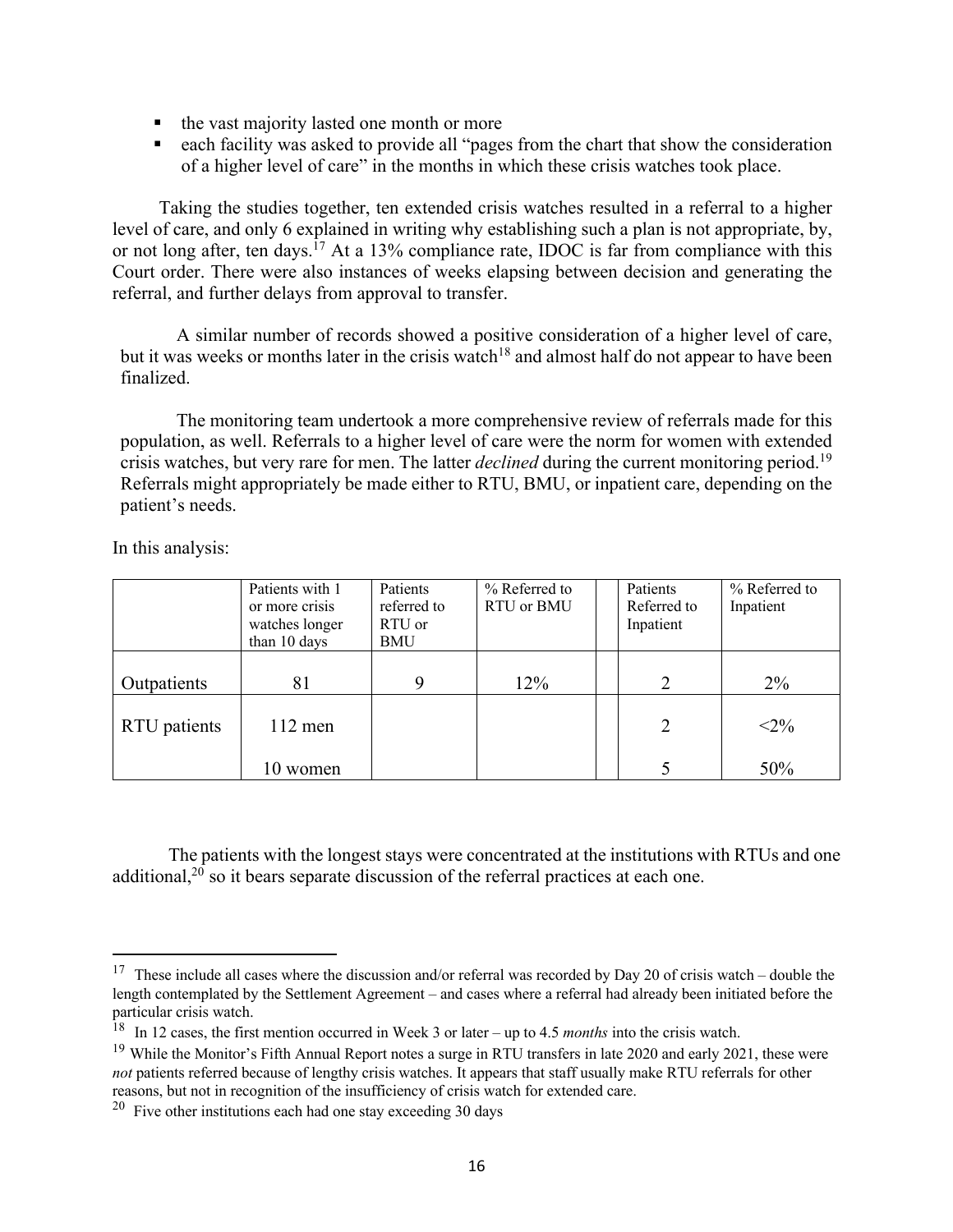# *Logan*:

- Logan had only 13 stays exceeding ten days. Most were RTU patients, with only two outpatients in this position.
- There were *none* exceeding 30 days
- The longest stay was 19 days
- Among the extended stays, 5 were referred to higher level of care, and nearly all of the others had returned from inpatient care in recent months

*Pontiac*: Pontiac had the highest numbers, on all measures, of patients housed in crisis watch when more was needed, and only 1 referral.

- Pontiac had 76 stays exceeding ten days. There were about equal numbers of RTU patients and outpatients in this position.
- There were 17 stays exceeding 30 days
- An additional 5 patients had multiple lengthy stays totaling more than 30 days in the three months analyzed
- Of the above, 5 patients remained in crisis watch more than 90 days
- The longest stay was 1 year and 3 months<sup>21</sup>
- **•** These included patients in restraints for lengthy periods and/or multiple episodes<sup>22</sup>
- Among all of these, only 1 patient was referred to a higher level of care

## *Joliet*:

- Joliet had 51 stays exceeding ten days. All of its patients are RTU status.
- There were 8 stays exceeding 30 days
- Among those, 2 patients remained in crisis watch more than 90 days
- The longest stay was approximately 3 years<sup>23</sup>
- These included patients in restraints for lengthy periods and/or multiple episodes<sup>24</sup>
- Joliet made *no* referrals to higher level of care

## *Dixon*:

- Dixon had 66 stays exceeding ten days. Most were RTU patients, with only six outpatients in this position.
- There were 8 stays exceeding 30 days
- The longest stay was 87 days

 $21$  That patient remained in crisis watch as of the time of analysis, so the actual length of stay is very likely greater

<sup>&</sup>lt;sup>22</sup> The monitoring team does not have restraints use information for the entire monitoring period. However, in January alone, Pontiac had 2 patients held in restraints for more than 4 days, and 7 days, respectively.

<sup>&</sup>lt;sup>23</sup> It appeared that that patient remained in crisis watch as of the time of analysis, so the actual length of stay is very likely greater

<sup>&</sup>lt;sup>24</sup> The monitoring team does not have restraints use information for the entire monitoring period. However, in January alone, Joliet had 6 patients held in restraints for 1 to 2.5 days each.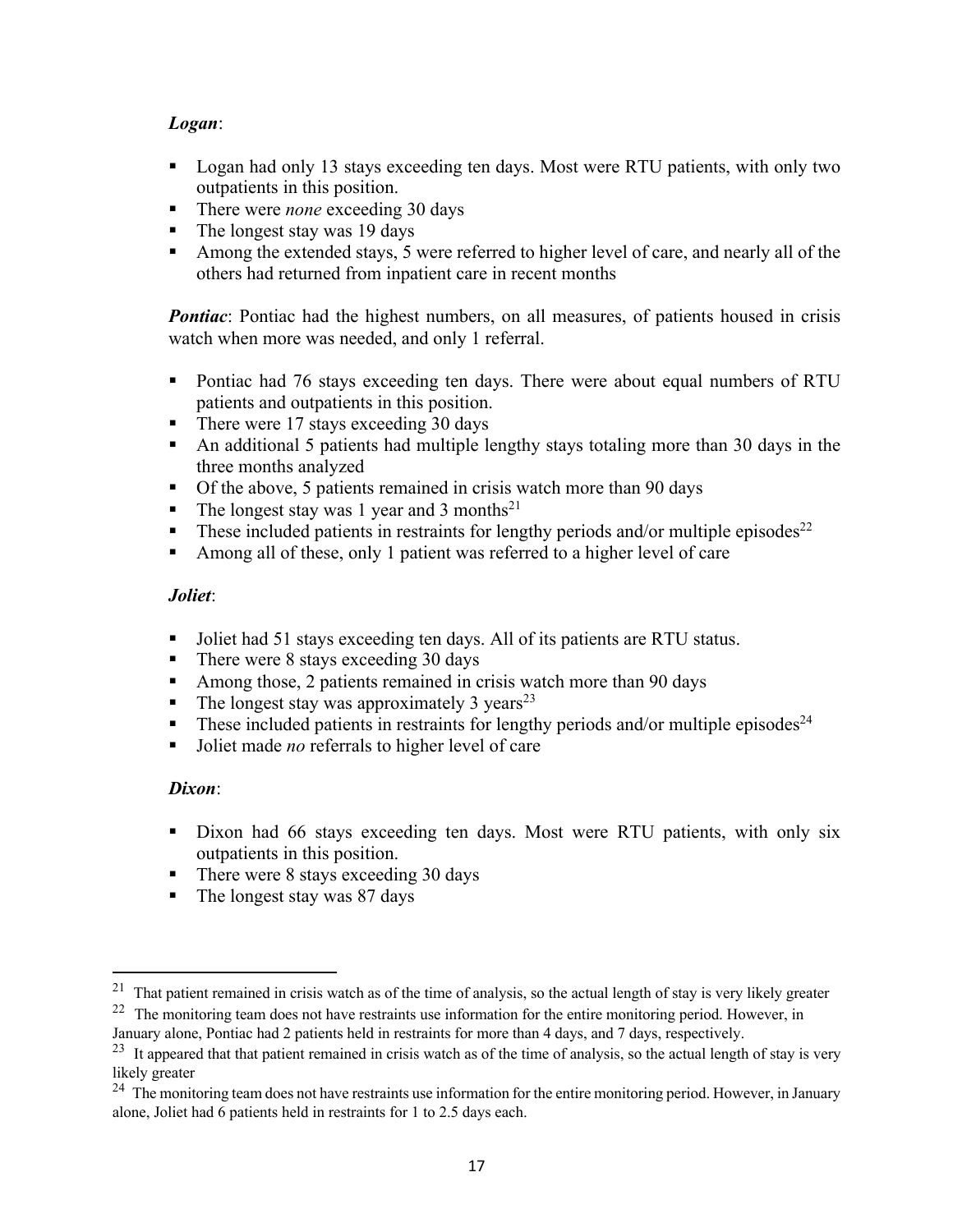- **•** These included patients in restraints for lengthy periods and/or multiple episodes<sup>25</sup>
- Only 1 patient was referred to a higher level of care

#### *Menard*:

- Menard had 13 stays exceeding ten days. All were outpatients.
- There were 4 stays exceeding 30 days
- The longest stay was 61 days
- Menard referred 3 of these patients to RTU or BMU. The referrals did not always correspond to the longest stays

The foregoing indicates that there were substantial numbers of patients who did not stabilize sufficiently to be discharged from crisis watch, but no plan was established to provide a higher level of care, and explanations were limited as to why this would not be appropriate. Meanwhile, average censuses showed fewer than half of the inpatient beds were filled. This may be primarily because that facility adopted single-celling as a covid protection, though even singlecelling would have permitted 2 to 7 more patients at different points in the monitoring period. Similarly, approximately half of the men's RTU beds required by the Settlement Agreement for Pontiac and Joliet stand empty.26

IDOC is Noncompliant with this provision of the Court's orders.

**2(g): Specific requirement:** Out of cell time for confidential counseling and groups, psychiatric care, therapeutic activities, and recreational or leisure activities, *unless contraindicated.*

**Finding:** During the reporting period, the monitoring team discovered that although 84.1% of class members received daily counseling checks, only 66.7% of them occurred in an out-of-cell, confidential setting. A separate monitoring team study of crisis watch contacts by psychiatry and MHPs was similar, finding only 61% of reviewed contacts were clearly out of cell and confidential.27 The IDOC Quality Improvement study, described above, found that 89% of the sampled patients had confidential counseling contacts.

Also, among the reviewed facilities, only Centralia and Big Muddy offered out-of-cell unstructured time to class members. IDOC asserts that it is policy to provide two hours per day for

 $25$  The monitoring team does not have restraints use information for the entire monitoring period. However, in January alone, Dixon had 4 patients held in restraints for more than 1 day to more than 5 days.

<sup>&</sup>lt;sup>26</sup> The average census, based on numbers IDOC provides monthly to the monitoring team, shows a 47% vacancy rate in the beds required at Joliet and Pontiac. There were also empty beds at Dixon, but IDOC reported that the tracking was in error for some months, so a precise number could not be discerned. This discussion focuses on men because it has been established that Logan has constructed many more RTU beds than required, and that access to them and to the women's inpatient beds has been effective.

<sup>&</sup>lt;sup>27</sup> This review consisted of 44 contacts from an accidental sample of 2021 crisis watches provided by Centralia, Dixon, Graham, Joliet, Kewanee, Lawrence, Pinckneyville, Pontiac, and Shawnee.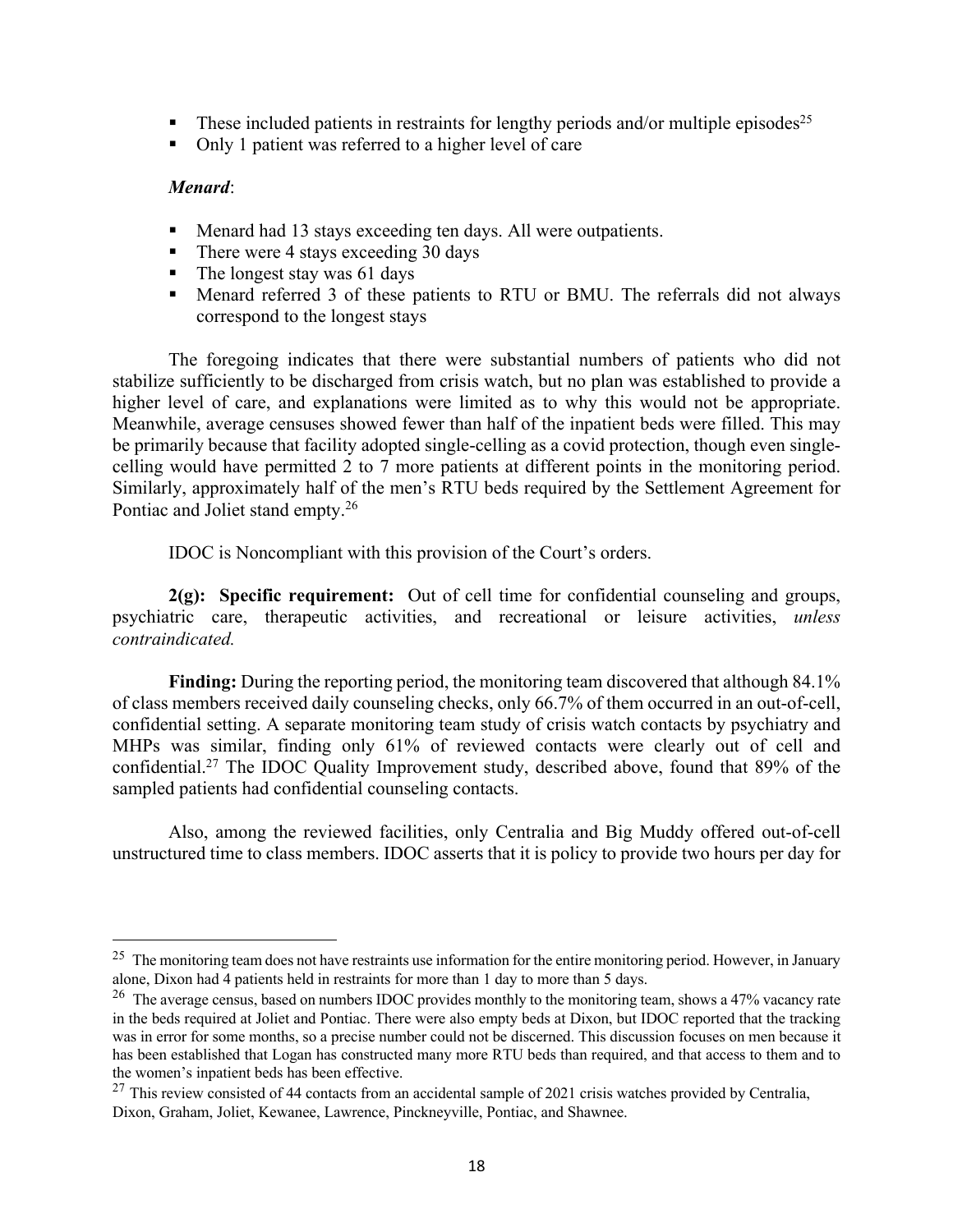longer term crisis watches, and that the threshold was recently lowered so that unstructured time would begin on the seventh day in crisis watch.<sup>28</sup>

#### **3: CLASS MEMBERS WHO ARE PLACED IN SEGREGATION**

**Summary:** IDOC is delivering, to some extent, each of the elements in the Court's orders concerning restrictive housing (segregation). Compliance rates for the different responsibilities vary greatly, and only the continuation of the previous treatment plan, and recommendations for post-segregation housing, are performed sufficiently.

The amounts of counseling and out of cell structured and unstructured time are far below what is needed and sufficient to protect against decompensation. Taken together, all of the care provided is less than is clinically indicated.

**3(a): Specific requirement:** Promptly after placement into segregation, a mental health professional shall assess the class member to establish a baseline against which any future decompensation can be measured. Such review shall be documented in the patient's mental health records in a manner that facilitates access and review by subsequent treatment staff.

**Findings:** The monitoring team analyzed 321 placements in restrictive housing in 2021 for the presence of an MHP review. The Settlement Agreement specifies that such an assessment must take place within two days. Some other corrections systems require this within one day—the highest risk period for suicide—so the Settlement Agreement's two-day threshold may be a reasonable measure of promptness. Applying that measure, the compliance rate in these studies was 70%, or 81% if one includes the reviews completed by a Behavioral Health Technician, nurse, or custody staff member (not MHPs, as required by this order and the Settlement Agreement).<sup>29</sup>

<sup>28</sup> See *Rasho v. Jeffreys* July 2021 Quarterly Report – Order, and previous quarterly reports

 $29$  This analysis aggregates two separate studies. Altogether, they reviewed 321 placements in restrictive housing from 17 institutions.

The first study reviewed chart sections from 103 charts of patients known to have been in restrictive housing, drawn from 11 facilities: Big Muddy, Centralia, Danville, East Moline, Jacksonville, Menard, Pontiac, Sheridan, Stateville proper, Stateville-NRC, and Taylorville.

For the second study, IDOC provides records of mental health caseload patients placed in control units. Where an institution has few placements, IDOC provides all SMI cases; among larger control unit populations, IDOC has been asked to provide a random selection of every 4<sup>th</sup> placement or every 10<sup>th</sup> placement of SMI patients. IDOC provides an evaluation form or another document demonstrating an MHP's first contact after placement, and the document is labeled with the date of placement. These cases were drawn from 9 institutions – Centralia, Dixon, Hill, Illinois River, Joliet, Lawrence, Menard, Pinckneyville, and Pontiac -- for the months of February and April 2021. Documents were not drawn from institutions already found to be in substantial compliance with the Settlement Agreement.

Timeliness was calculated from the date of physical arrival in restrictive housing; if a patient went to crisis watch within the first two days, timeliness was calculated based on his/her date of return to restrictive housing. Cases were omitted from the analysis if the patients were not present in restrictive housing for at least three or four days at the end of the month, as there may not have been sufficient time to complete and log a review. Documents completed while the patient was not in restrictive housing (for example, in crisis watch) were counted as noncompliant. Documents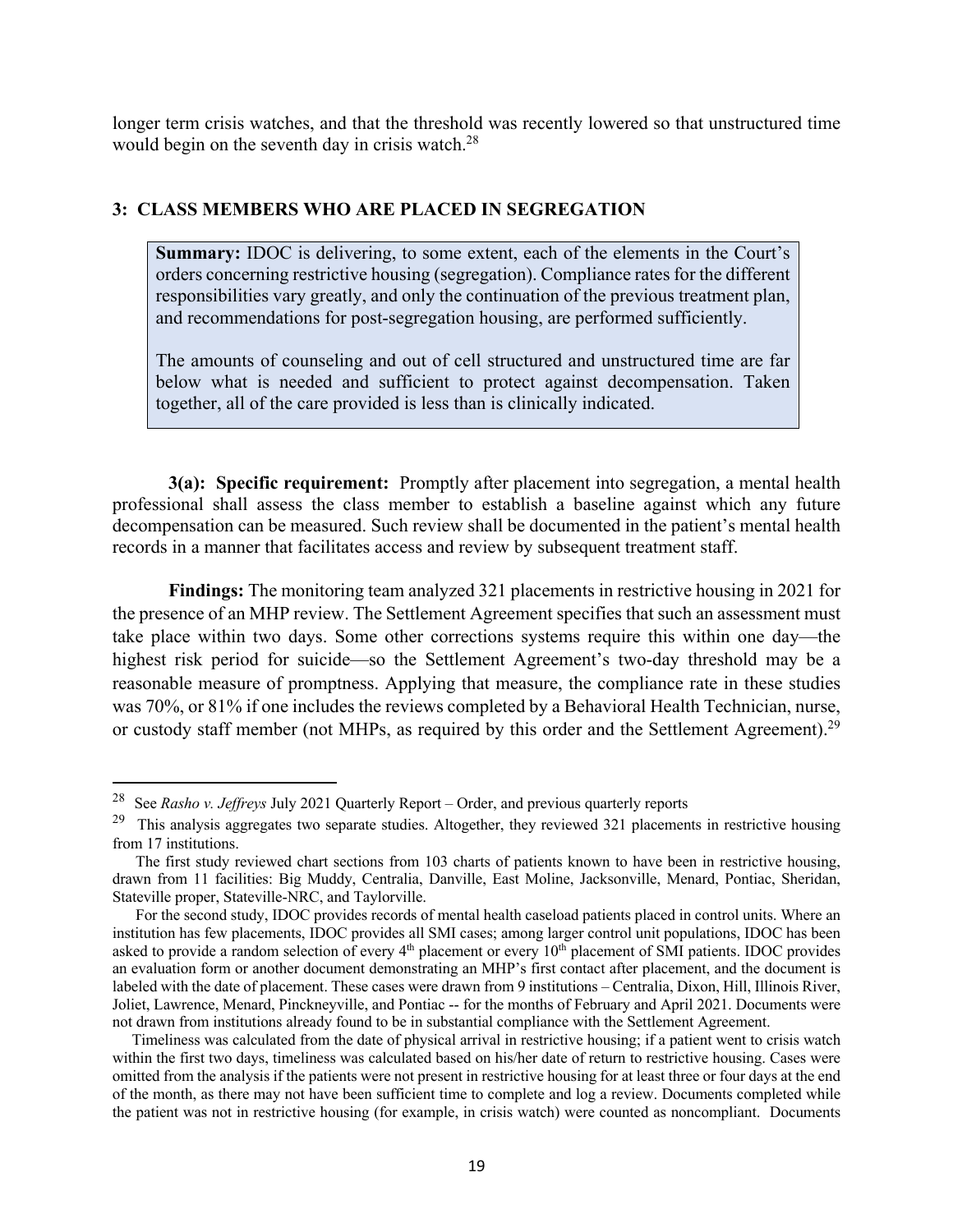This latter practice was found at six institutions.<sup>30</sup>

Among the noncompliant cases, some assessments were completed later; the lengths of time have improved over 2020. Other cases did not demonstrate that the required review was completed, and this was particularly prevalent at Dixon and Pontiac.

IDOC's Quality Improvement system reviewed the charts of 569 patients placed in restrictive housing during this monitoring period; their audits recorded a 91% compliance rate with this responsibility. $31$ 

**3(b): Specific requirement:** A mental health professional shall review and recommend any clinically necessary modifications to the prisoner's individual treatment plan.

Finding: In an 11-facility review conducted by the Monitor,<sup>32</sup> only 59 of the 98 class member placements in segregation (60%) had evidence of a mental health professional reviewing and recommending any clinically necessary modifications to a class member's individual treatment plan within seven days of placement.

In the IDOC Quality Improvement audits referenced above, the reviewers found 89% of the charts compliant with restrictive housing treatment planning.<sup>33</sup>

**3(c): Specific requirement:** Rounds shall be conducted by appropriate mental health staff, which may include behavioral health technicians.

**Finding:** This 11-facility review looked at 104 class member placements in segregation for the presence of weekly rounds. Only 77 of the 104 cases reviewed demonstrated weekly rounds. This represents a completion rate of 74%.

In the IDOC Quality Improvement audits referenced above, the reviewers found 90% of

that were essentially blank were counted as noncompliant if they did not contain information available to the reviewer (for example, the reviewer's observations).

 $30$  This appeared to be a pattern at Hill, Illinois River, and Pinckneyville; there were also instances at Joliet, Menard, and Taylorville.

 $31$  Some key differences, which likely contribute to the difference in results are: (1) the inclusion of all institutions (where the monitoring team studies employed a subset), and (2) the proportionate representation of institutions differed between the monitoring team's and IDOC's studies. While neither study strove to hue closely to each institution's proportion of the caseload, some institutions in each study were likely over- or underrepresented to an extent it could affect the outcome. The monitoring team's study underrepresented the omitted institutions and a couple of other institutions. The results of the IDOC study likely underrepresent Menard, Illinois River, and Hill, and overrepresent several institutions with smaller caseloads and fewer patients in restrictive housing.

<sup>32</sup> Danville, Centralia, Big Muddy, Pontiac, Stateville, Menard, Stateville-NRC, Sheridan, East Moline, Jacksonville and Taylorville.

 $33$  The monitoring team derived this from the audit tools, which record the violations that auditors detect. In these, auditors found a substantive concern – either a treatment plan was not updated or there was a problem in the contents – for 11% of the patients. The monitoring team did not include in this analysis any findings that were clerical concerns, and did not include more than one violation per person. That is, the calculation is *per patient* (the file is compliant or noncompliant), *not per treatment plan*.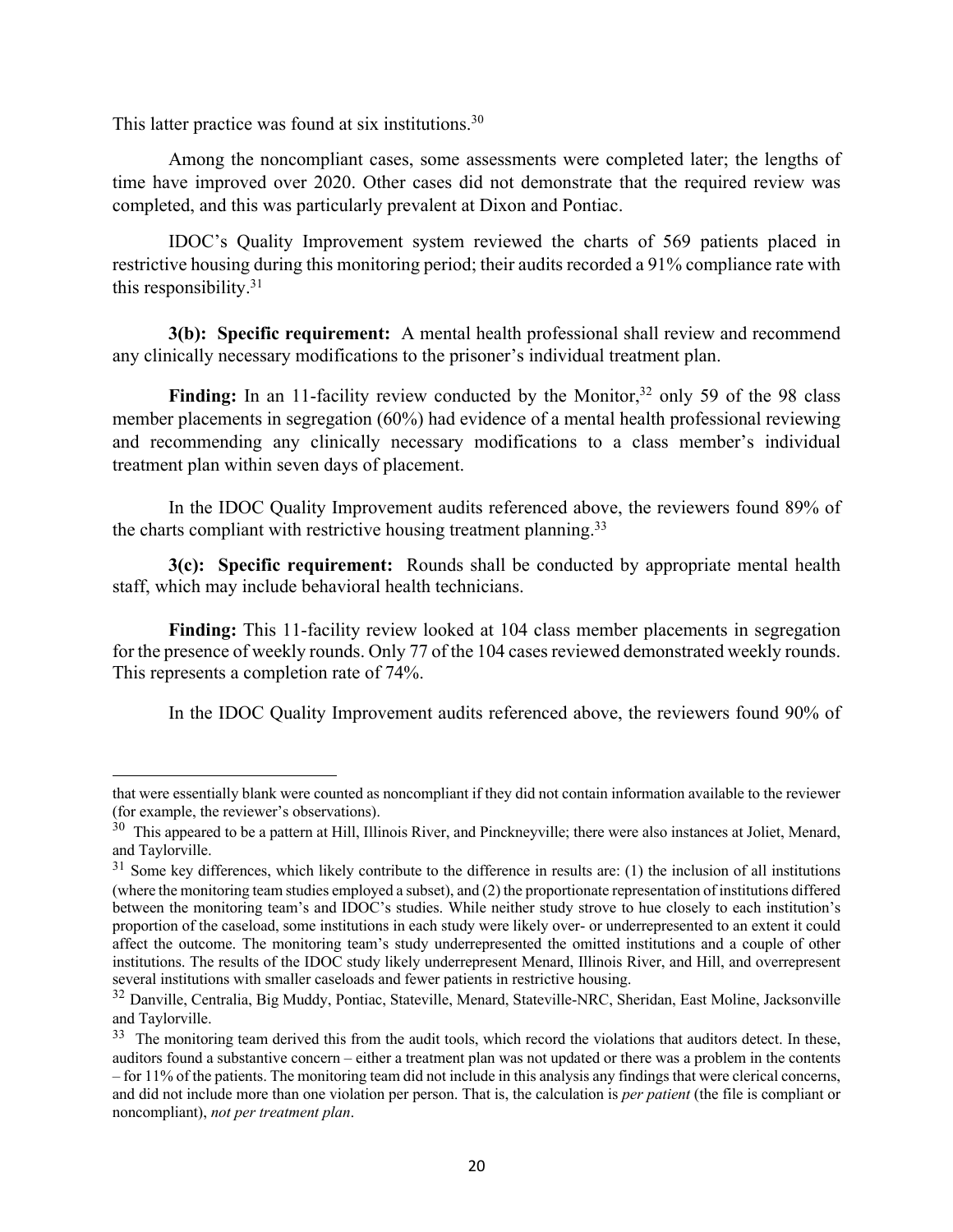the charts compliant with rounds being conducted weekly.<sup>34</sup>

**3(d): Specific requirement:** Class members who are in a Control Unit for periods of sixteen days or more shall receive care that includes, at a minimum:

(i): Continuation of their mental health treatment plan with such treatment as necessary to protect from any decompensation

**Findings:** The following is an excerpt from the Fifth Annual Report to the Court dated May 31, 2021, page 41 **"**To assess IDOC's compliance with this requirement, the I reviewed 35 treatment plans of class members assigned to segregated housing. I also interviewed class members assigned to segregated housing during my site visits of Joliet, Stateville, Stateville-NRC and Pontiac. Based upon these efforts combined with my five years of experience with the operations of the IDOC, it is my opinion that mentally ill offenders in segregation continue to receive the treatment specified in their Individual Treatment Plans. The treatment, however, is not clinically sufficient to deal with the stresses that mentally ill offenders experience while in segregation. A typical treatment plan calls for an individual session with an MHP every 30-60 days. These sessions are listed as lasting from 15-30 minutes. Also, in many of the reviewed cases, weekly rounds are listed as a treatment. To be clear, weekly segregation rounds are not a treatment but rather a brief check on the psychiatric condition of mentally ill offenders in segregation. Having said all of that, I must assign a rating of substantial compliance due solely to the fact that the activities listed in the Individual Treatment Plans are continued while the patient is assigned to segregation."

The situation in the current reporting period is unchanged from that reported in the Fifth Annual Report to the Court. That is, the mental health treatment plans are continued, but the treatment offered is grossly insufficient to protect the class member from decompensation.

(ii): Rounds in every section of each Control Unit at least every seven days by appropriate mental health staff

**Findings:** Please refer to the findings of 3(c), above.

(iii): Pharmacological treatment (if applicable)

**Findings:** Pharmacologic treatment does occur in segregation. The same problematic medication issues that affect the Department exist with class members in segregation. These issues will be discussed in Section Four, below. In general, there are inconsistent psychiatric follow-ups and extremely early medication distribution times, which contributes to poor medication adherence. Other issues are more fully discussed in section 4(b).

(iv): Meeting with MHP or multidisciplinary team meetings to the extent necessary

<sup>34</sup> The monitoring team derived this from the audit tools, calculating *per patient* (the file is compliant or noncompliant), *not* the number of times in which rounds did not occur timely. This calculation counted as noncompliant those instances when rounds reportedly did not occur and/or were not documented in the health care record; the analysis did *not* include omissions of signing a log.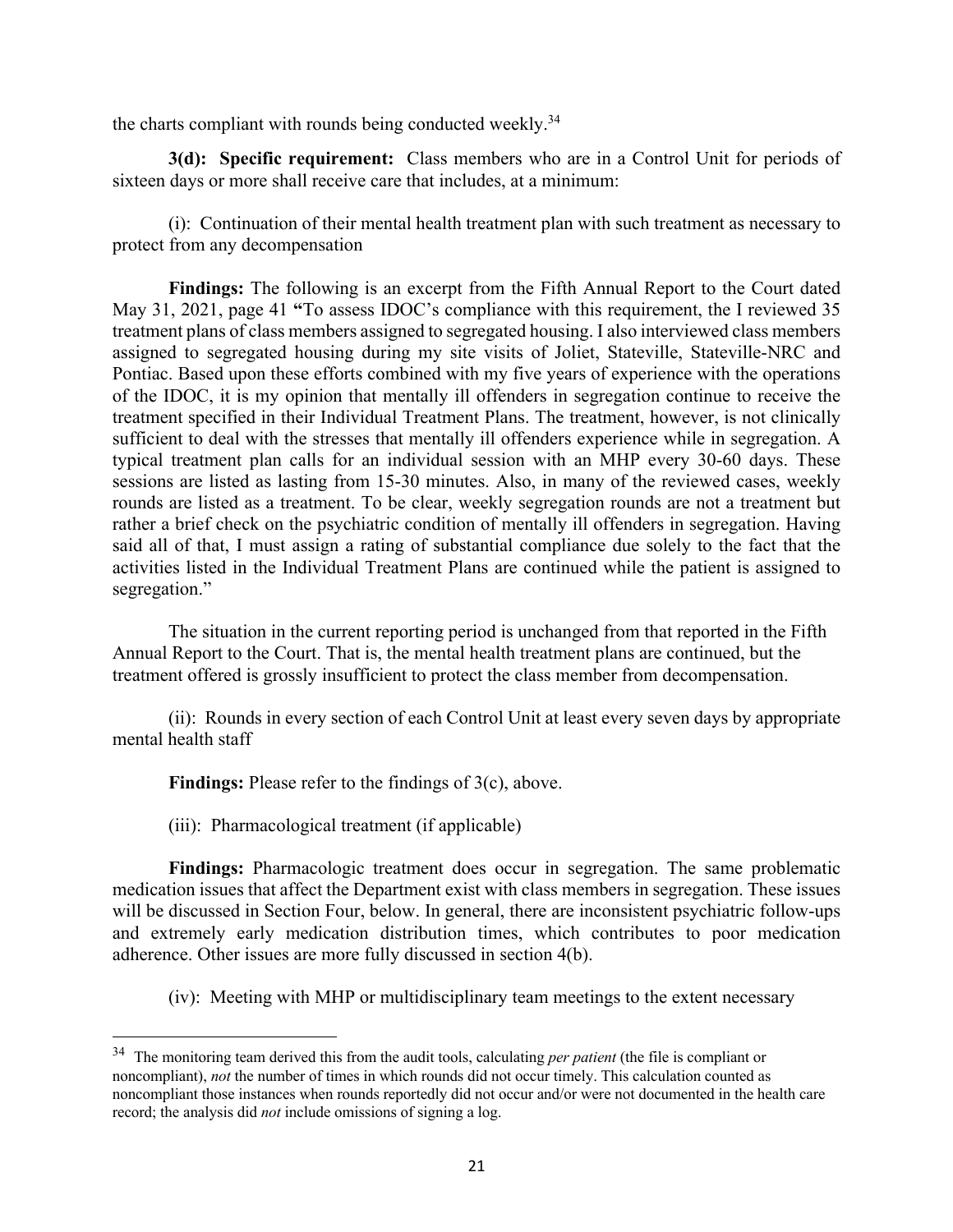**Findings:** As noted in 3(d)(i), above, class members in segregation meet with an MHP every 30-60 days. These sessions are listed as lasting 15-30 minutes. In IDOC's Quality Improvement study, auditors found that these contacts took place as expected in 99% of the reviewed charts.

These infrequent, extremely brief sessions, however, do not satisfy the requirement of "meetings to the extent necessary."

(v): MHP or mental health treatment team recommendations to post-segregation housing.

**Findings:** The Monitor has found that the Department is meeting this requirement. The recent IDOC Quality Improvement study supports this, finding only a handful of omissions at one institution.

(vi): Structured and unstructured out of cell time sufficient to protect against decompensation. Structured out of cell time includes therapeutic, educational and recreational activities that involve active engagement by their participants for the duration of the activity.

**Findings:** A data driven analysis was conducted for out-of-cell time, both structured and unstructured, for the months of January and April 2021. The data is reported in "hours per week." The following is the data for class members in segregation who have been there greater than 16 days but less than 60 days:

| January | Structured<br>offered $-1.77$<br>received $-0.82$ | Unstructured<br>offered $-3.88$<br>received $-1.10$ |
|---------|---------------------------------------------------|-----------------------------------------------------|
| April   | offered $-2.06$<br>received $-1.17$               | offered $-6.4$<br>received $-3.01$                  |

This amount of out-of-cell time is not sufficient to protect class members against decompensation.

**3(e): Specific requirement:** Class members in any Control Unit for periods longer than sixty days shall be provided with structured and unstructured out of cell time sufficient to protect against decompensation unless clinically contraindicated. If an inmate refuses out of cell time, an MHP shall follow-up with the inmate to determine whether or not there is a risk of further decompensation.

**Finding:** A data driven analysis was conducted for out-of-cell time, both structured and unstructured, for the months of January and April 2021. The data is reported in "hours per week." The following is the data for class members in segregation who have been there greater than 60 days: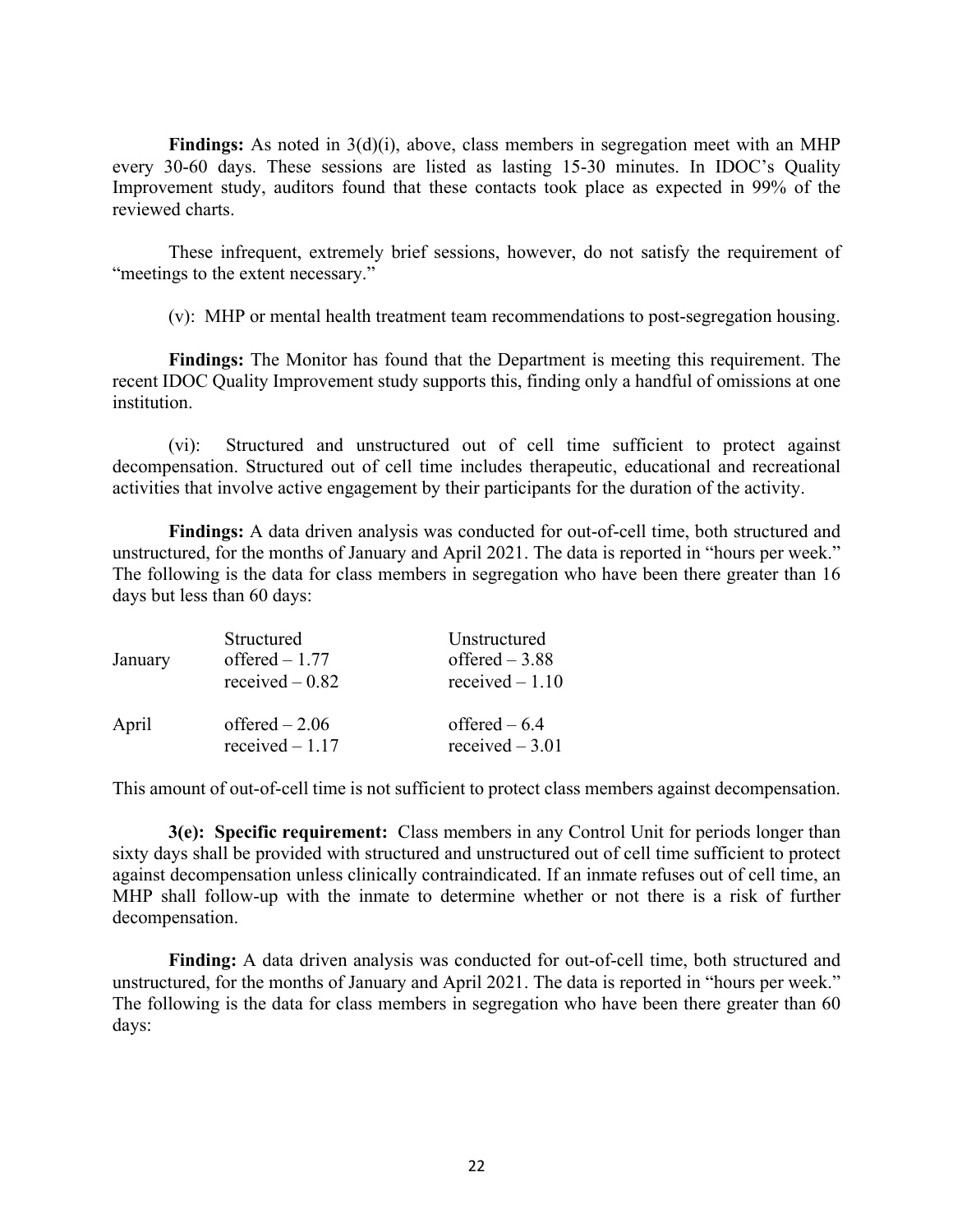| January | Structured<br>offered $-0.67$<br>received $-0.28$ | Unstructured<br>offered $-2.59$<br>received $-1.05$ |
|---------|---------------------------------------------------|-----------------------------------------------------|
| April   | offered $-1.95$<br>Received $-1.09$               | offered $-5.57$<br>received $-2.81$                 |

This paltry amount of structured and unstructured out-of-cell time is not sufficient to protect class members against decompensation.<sup>35</sup>

**3(f): Specific requirement:** Mental health staff shall assess class members in Control Units to determine if a higher level of care is necessary and if so, to make proper recommendations to facility authority.

**Finding:** In general, class members in Control Units are not routinely assessed. The mechanisms in place to assess class members in Control Units are weekly rounds and meetings with an MHP. As noted in 3(c), above, an 11-facility review looked at 104 class member placements in segregation for the presence of weekly rounds. Only 77 of the 104 cases reviewed demonstrated weekly rounds. This represents a completion rate of only 74%. So, weekly rounds don't occur in the required frequency. Also, as noted throughout this report, class members only meet with an MHP every 30-60 days and then for 15-30 minutes. Noting all of this, when class members in Control Units are moved to a higher level of care it usually due to the class member calling for the Crisis Intervention Team. If the Crisis Intervention Team responds to this request, then the class member is usually placed on a crisis watch. It is also my experience as Monitor that the Department keeps very seriously mentally ill class members in Control Units when in fact they should be moved to a higher level of care.

**3(g): Specific requirement:** Continued treatment by mental health professional and/or psychiatric provider to the extent clinically indicated.

**Finding:** IDOC remains unable to provide continued treatment by a mental health professional and/or a psychiatric provider to the extent clinically indicated. Their deficiencies are noted in sections 3(a), 3(b), 3(c), 3(d)(i), 3(d)(ii), 3(d)(iii), 3(d)(iv), 3(d)(vi), 3(e) and 3(f).

<sup>&</sup>lt;sup>35</sup> The IDOC Quality Improvement system does not assess  $3(e)$ ,  $3(f)$ , and  $3(g)$  of this Court's order.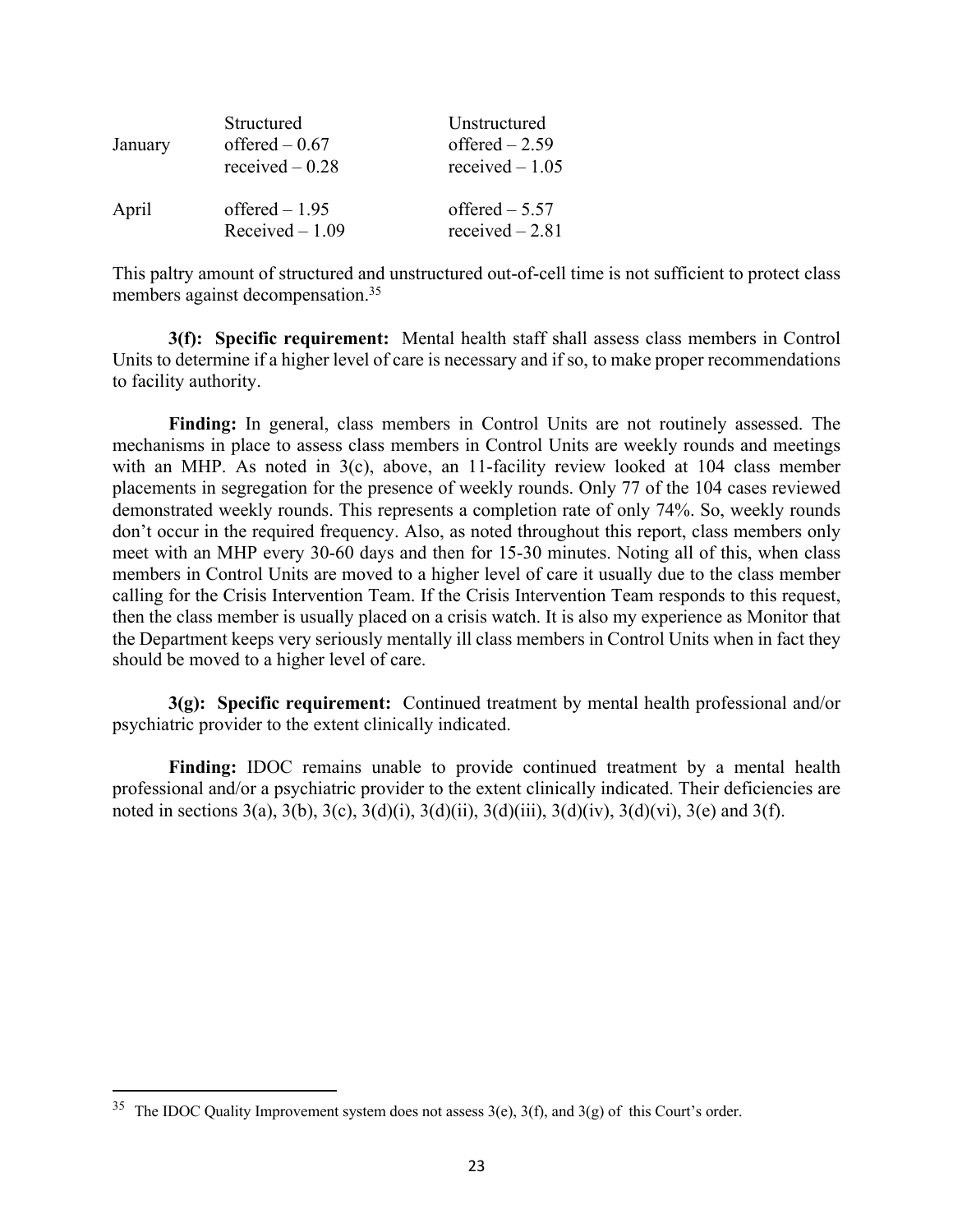## **4: CLASS MEMBERS WHO ARE PRESCRIBED PSYCHOTROPIC MEDICATION**

**Summary:** The parties will argue, and the Court will decide, the frequency of contact that is consistent with constitutional standards. To inform that, the monitoring team assessed whether psychiatry maintains the schedule specified in the Settlement Agreement –  $a$ reasonable standard of care – and found that psychiatric evaluations can take place at reasonable intervals, but not on a consistent, sustained basis, and confidentiality is not preserved often enough, generally because of Covid-19 limitations.

Psychiatric providers do consistently ascertain side effects, document efficacy and side effects, and record having informed patients about their medications and the possible effects. Lab work is ordered at a moderate rate, not yet sufficient for substantial compliance.

Defendants have well-established medication distribution systems but have offered no demonstration of whether IDOC practices provide reasonable assurance that psychotropic medications consistently are delivered to patients as planned. Quarterly reports respond to only 1 of the 9 issues the monitoring team has raised as common impediments. Neither have Defendants demonstrated the effectiveness of their policies concerning patients' nonadherence to medication regimens.

**4(a): Specific requirement:** Class members who are prescribed psychotropic medication shall be evaluated by a psychiatric provider at regular intervals consistent with constitutional standards.

**Finding:** The Monitor reviewed 88 psychiatric progress notes to assess the adequacy of the class members visits with a psychiatric provider. These progress notes are of good quality in that they provide for a history of present illness, review medication compliance and side effects, arrive at a diagnosis, prescribe the appropriate psychotropic medications for the given diagnosis and obtain informed consent from the patient. The Department has tremendously improved in this area over the past five years of the Settlement Agreement.

To review the adequacy of the frequency of contact, the monitoring team used as a guide the related Settlement Agreement requirements, as they are consistent with psychiatric standards of care, and the Court may determine that they are also consistent with constitutional standards.

For **outpatients**, the monitoring team analyzed contacts for 451 psychiatric patients, drawn from across IDOC, for whom the timeliness of at least three appointments in the monitoring period could be discerned.<sup>36</sup> The review method employed both IDOC databases and sections of

<sup>&</sup>lt;sup>36</sup> IDOC does not maintain a data system that can show a series of contacts, but relevant data can be extracted from its "Psych Database." The monitoring team reviewed a Psych Database from each institution with an outpatient psychiatric caseload for each month from December 2020 through April 2021. A sample was chosen generally by random selection method of every 10 patients, though there were exceptions if the caseload was small or for a few other reasons.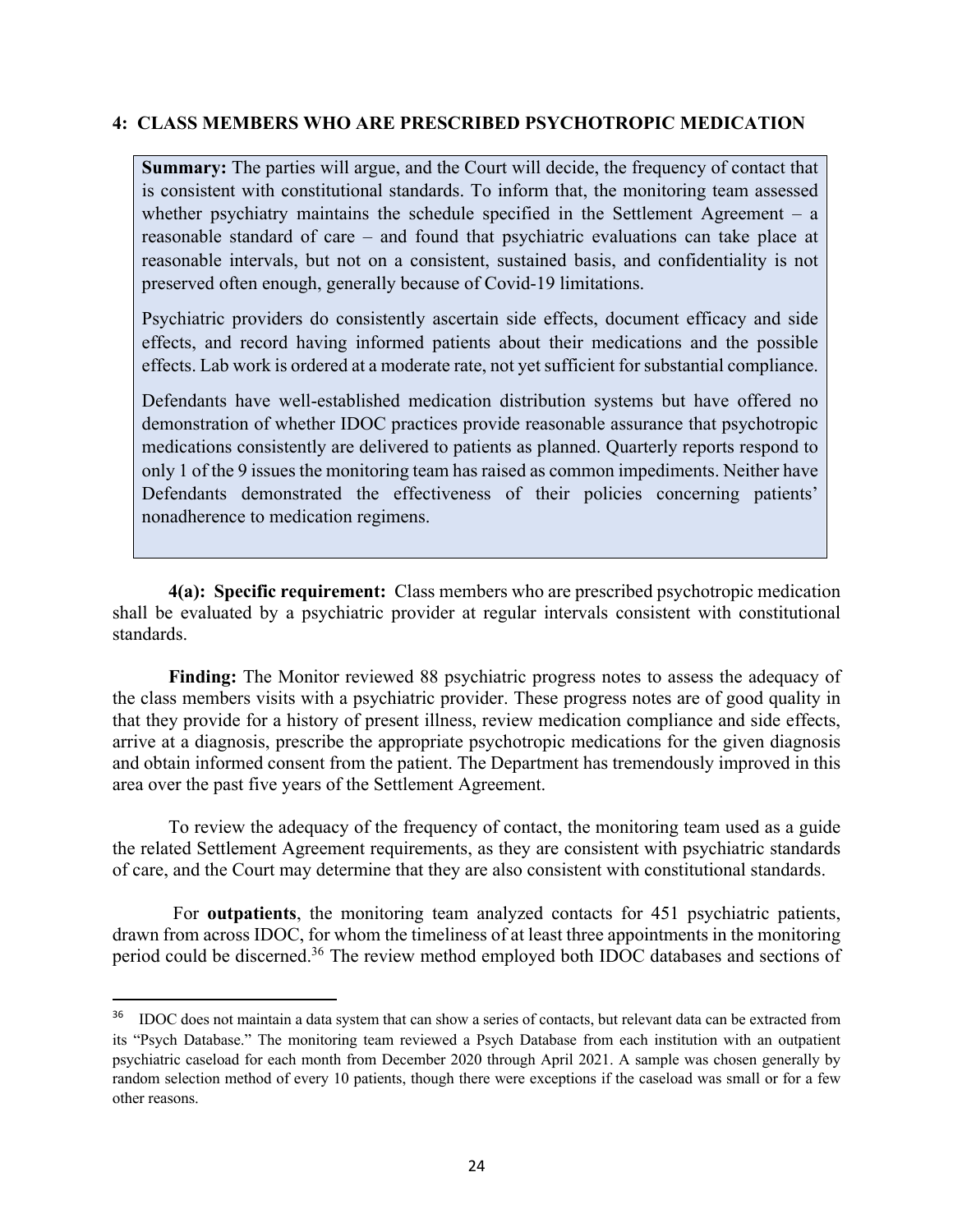health care records.

It was rare for a patient to be seen *every* 30 days, or consistently within a longer interval the provider designated if the patient was more stable. Only 29% of reviewed patients were seen within those intervals every time. However, it was common for contacts to miss the mark only by a short time. The monitoring team considers a contact within an additional week to be reasonable. If that standard were to be adopted, compliance within the sample jumps to 63%. These percentages are similar to previous analyses.

Where there were longer times between contacts, two to four additional weeks was common and fewer than 20 appointments appeared to exceed that.<sup>37</sup> Appointments delayed two weeks, or more were concentrated at just eight institutions.

Practice was better with **RTU** patients. In a 40-patient study using the same method, 55% were seen consistently as planned – almost always at 30-day intervals – and 83% were consistently seen by that point or within an additional week.

 Psychiatric care in crisis watch is discussed in Section 2 above. As for **inpatients**, IDOC reports that all Elgin patients see a psychiatric provider at least three times per week. The monitoring team did not review this practice, apart from noting the three-day follow-up plans indicated throughout Elgin's Psych Database.

As another source, IDOC's Quality Improvement system audited psychiatry practices, including whether appointments took place on the timeframe ordered by the provider. Auditors found that, in the 766 charts reviewed, 86% of the patients were seen according to the provider's expectations during the first quarter of 2021.<sup>38</sup> While the providers' plans may or may not be equivalent to constitutional standards, this is additional information to take into account.

A contact was counted as timely if it occurred within 30 days, even if the provider had ordered a return to clinic in a shorter period, because the Settlement Agreement only requires patients to be seen within 30 days (that is, the reviewer assessed whether the contact met the Settlement Agreement requirement, *not* whether the patient was seen within the time the psychiatric provider specified). If a provider ordered an appointment *more* than 30 days hence, the contact was counted as timely if completed within that time, and not exceeding 90 days. If a patient's series of contacts were timely or only one day late, that case was also counted as timely.

The monitoring team controls for the known difficulty of some contacts being displaced in the databases. For 117 of the patients, the reviewer cross-referenced a portion of the patient's health care record with the database information. Otherwise, where it was difficult to confidently discern the interval between two contacts, the contact in question was eliminated from this analysis. If there were not at least three contacts on which to make a judgment, the case was removed from the analysis; this may occur at some institutions more frequently than others, so the number of cases per institution is not always strictly proportionate to the caseload. Occasionally, where the patient was to be seen at extended intervals and it was not possible to have three contacts in the monitoring period, a case with two contacts was retained; it is unknown whether these cases would continue have a pattern of timeliness with a longer period of contacts reviewed.

 $37$  One patient had a verified gap in contact of 6.5 months, but every indication is that this is an anomaly. Apart from that, the longest times to appointment appeared approximately 2 months longer than planned.

<sup>&</sup>lt;sup>38</sup> In a few cases, the auditor noted whether the contact was timely consistent with policy and Settlement Agreement mandates for medication changes; most, however, concerned the provider's return to clinic order. The audit tool entries do not expressly note the patient's level of care, and it is unknown whether all levels of care are represented.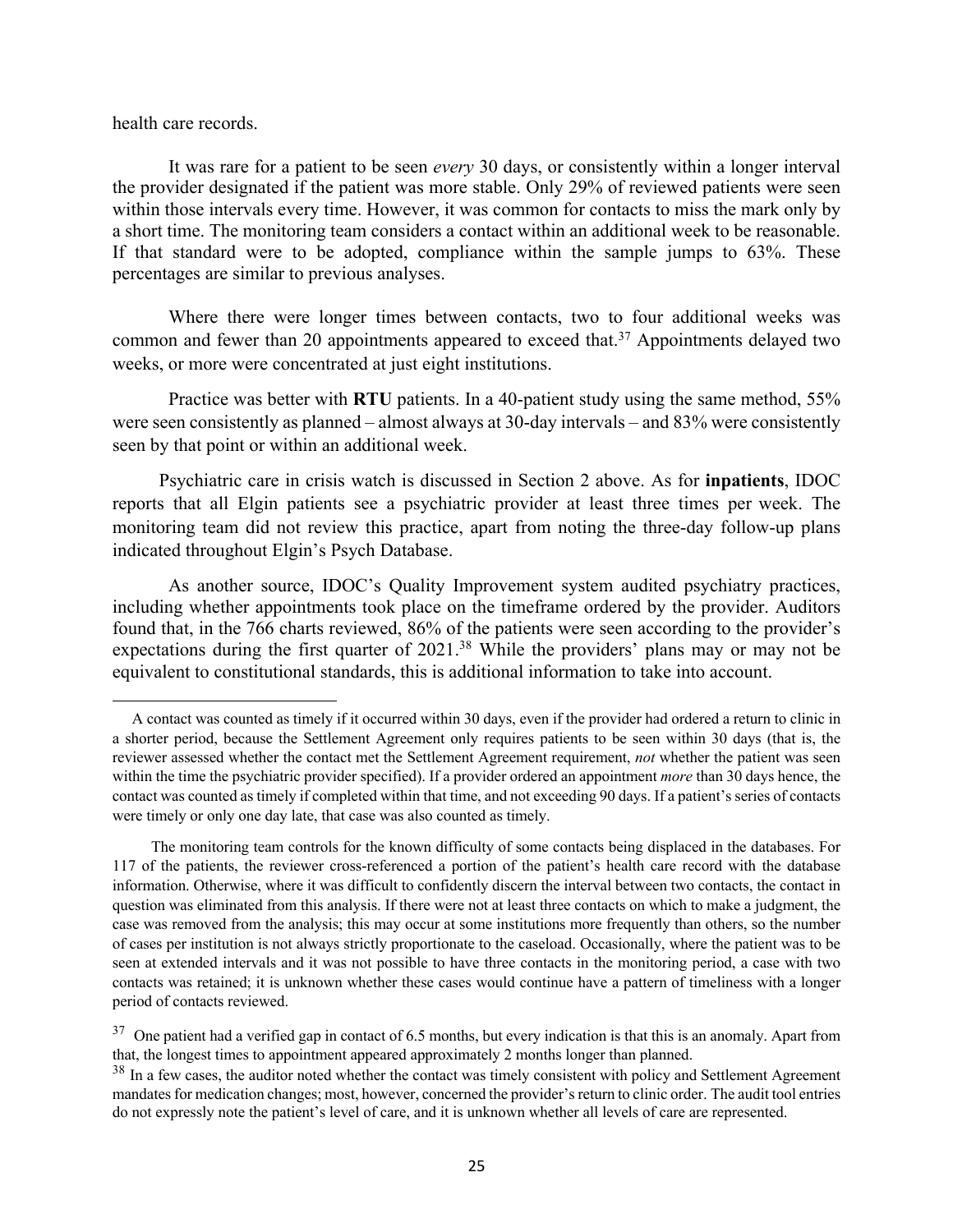It is a standard expectation that psychiatric contacts be confidential. The monitoring team reviewed 255 psychiatric contacts across different treatment programs. Health care records indicated that 78% of crisis watch contacts, and 83% from other programs, were held in confidential settings.39

Because these figures demonstrate that individual appointments can be kept timely, but that is not true on a consistent, sustained basis, it is the Monitor's opinion that this performance does not yet satisfy this Court's order.

**4(b): Specific requirement:** IDOC shall accomplish the following in psychiatric services:

(i): Administer medications to all class members in a manner that provides reasonable assurance that prescribed psychotropic medications are actually being delivered to, and taken by, the persons in custody as prescribed.

**Findings:** The following is an excerpt from the Monitor's Fifth Annual Report regarding the provisions of this requirement. I repeat this information in this report as the situation hasn't changed since the end of May 2021: **"**From the Monitor's Fourth Annual Report forward, the monitoring team provided the following detail of typical components of 'reasonable efforts to ensure the medications are being taken by the persons in custody as prescribed': it is common for prisons to experience obstacles to patients receiving medication. These can include practices such as medications not being on formulary and being delayed in transmission to the facility; medications being restricted by policy and reasonable substitutes not being provided timely; delays between an order being written and nursing noting it, and/or the pharmacy filling the order; security staff preventing nursing staff from accessing housing units, or patients from attending the medication line; unreasonable and preventable disincentives such as distribution during normal sleeping hours or in conflict with essential activities such as meals, work, or school; nurses not consistently conducting directly observed therapy and patients thereafter "cheeking" and hoarding or selling medication; and medication errors. These are all potential impediments that IDOC must protect against, and staff must make a showing that these common obstacles are not affecting its medication delivery.

Prior to that writing, in early 2019, IDOC implemented practices intended to reduce "cheeking" and hoarding medication; the monitoring team has not seen studies about whether those practices resulted in improvements. The Monitoring Team was told there was a process study, through the Continuous Quality Improvement program, examining the length of time from a nurse receiving a medication order to the time the medication is dispensed. Defendants have not provided material demonstrating practice on these or any of the other aspects of medication distribution named above.

<sup>&</sup>lt;sup>39</sup> Where the monitoring team pulled health care records for various purposes, those samples were aggregated for this review. This analysis drew from 109 patients' records, from 23 institutions, and from outpatient, RTU, and crisis care, though not in a proportionate fashion. It is unknown whether restrictive housing contacts were included.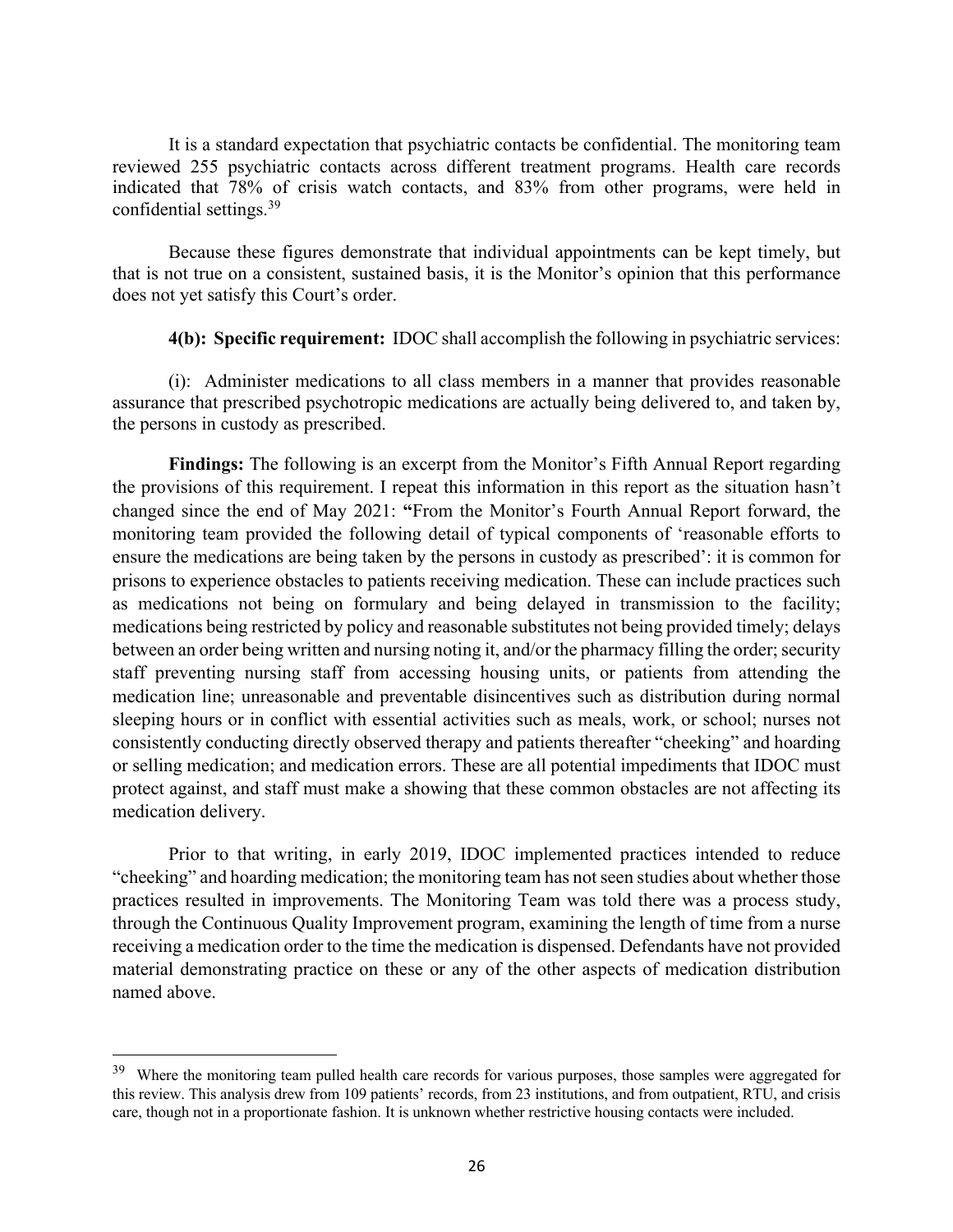Additionally, I am disappointed to note that several of the IDOC facilities with large numbers of class members persist with unacceptably early morning medication distribution times<sup>40</sup>. These include but are not limited to Graham, Logan, Menard, Pinckneyville, Pontiac, Vandalia and Western. The Quarterly Report of April 23, 2021, states "Adjusting the time of the med pass to appease the monitor would disrupt the movement throughout the facility for the entire day." I find this to be a very specious argument. Other IDOC facilities with large class member populations can offer much more reasonable morning medication distribution times without apparently disrupting "the movement throughout the facility for the entire day." These include, but are not limited to Big Muddy-7am, JTC-8am, Dixon-7:15am, Illinois River-6:30am and Stateville-NRC-8am.

These lingering early morning medication distribution times are a significant piece of the medication compliance puzzle. I am willing to consider this aspect resolved if IDOC can demonstrate, through conducting compliance rate studies, that these unacceptably early morning medication distribution times do not negatively affect psychotropic medication compliance.

This rating for this requirement will remain Noncompliant until IDOC demonstrates good practice on the issues outlined above."41

It is my opinion that these unacceptably early morning medication distribution times are done for the benefit of the staff as opposed to the class members. It is worth noting that where patients were interviewed at the early-distribution institutions during the monitoring period, most named the timing as a reason they are sometimes noncompliant with medications. Their medication administration records, and that of other patients, showed refusals of the morning dose only, which would tend to support their statements. The observed refusals tended to be intermittent, which undermines the effectiveness of medications that must build up to a therapeutic level, and the refusals would likely go without response because they fall short of the threshold of three consecutive days at which nursing is required to inform the mental health department.

This item will continue to receive a rating of noncompliance.

(ii): The regular charting of medication efficacy and side effects.

**Findings:** A review of 88 psychiatric progress notes from 15 different facilities<sup>42</sup> found 100% compliance with this requirement. IDOC's first quarter Quality Improvement studies of 766 patients on medication also showed 99.4% compliance. This provision is in substantial compliance.

(iii): Take necessary steps to ascertain side effects.

<sup>40</sup> These times range from 3:30 am through 5:30 am.

<sup>41</sup> Monitor's Fifth Annual Report, pages 33-34

<sup>42</sup> East Moline, Danville, Graham, Centralia, Kewanee, Robinson, Menard, Big Muddy, Pinckneyville, Lincoln, Joliet, Stateville-NRC, Stateville, Pontiac, and Decatur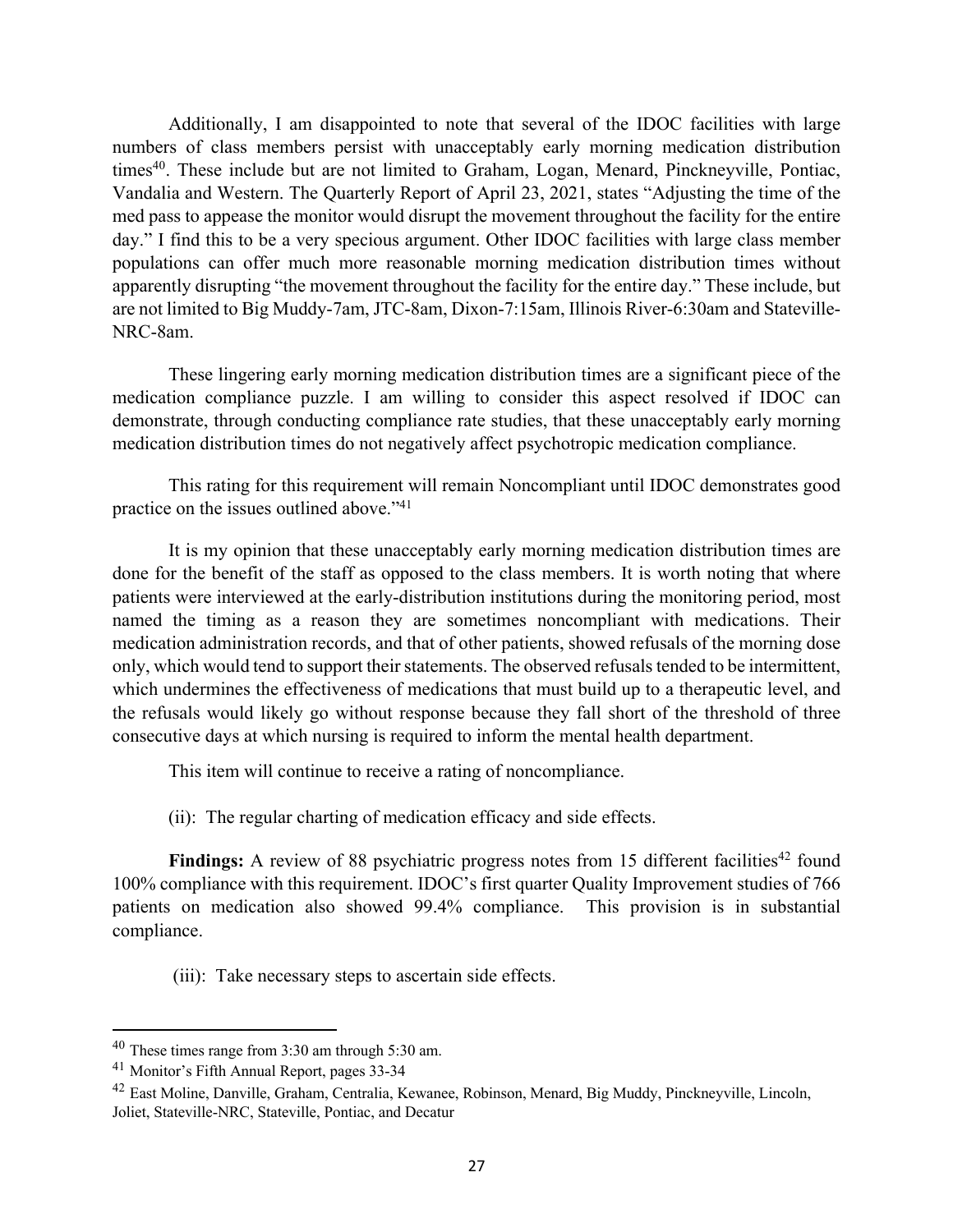**Findings:** The same 15-facility review found 100% compliance with this requirement, and the IDOC Quality Improvement studies found 99.4% compliance. This provision is in substantial compliance.

(iv): The timely performance of lab work for these side effects and timely reporting on results.

**Findings:** This monitoring team's same 15-facility review found 83% compliance with this requirement.43

(v): The class members for whom psychotropic drugs are prescribed receive timely explanations from appropriate medical staff about what the medication is expected to do, what alternative treatments are available, and what in general are the side effects of the medication; and have an opportunity to ask questions about this information before they begin taking the medication.

**Findings:** The Monitoring Team's same 15-facility review found 99% compliance with this requirement.44

(vi): That class members, including persons in custody in a Control Unit who experience medication noncompliance, as defined herein, are visited by an MHP. If, after discussing the reasons for the offender's medication noncompliance said noncompliance remains unresolved, the MHP shall refer the offender to a psychiatric provider.

**Findings:** The Monitoring Team did not encounter a sufficient number of these types of cases to arrive at an opinion. A rating of "No Rating" will be assigned.

<sup>&</sup>lt;sup>43</sup> In IDOC's Quality Improvement audits, there were double-digit findings of lab work not ordered. However, the audit method does not routinely record which patients were due for lab work, and the cases in which it was handled correctly, so it is not possible to put these findings into context.

<sup>44</sup> In IDOC's Quality Improvement audits, there were double-digit findings of lapses in the demonstration that informed consent took place. However, the audit method does not routinely record the cases in which an informed consent interaction would be expected during the quarter (as distinguished from those that had already taken place in previous contacts), and the cases in which it was handled correctly, so it is not possible to put these findings into context.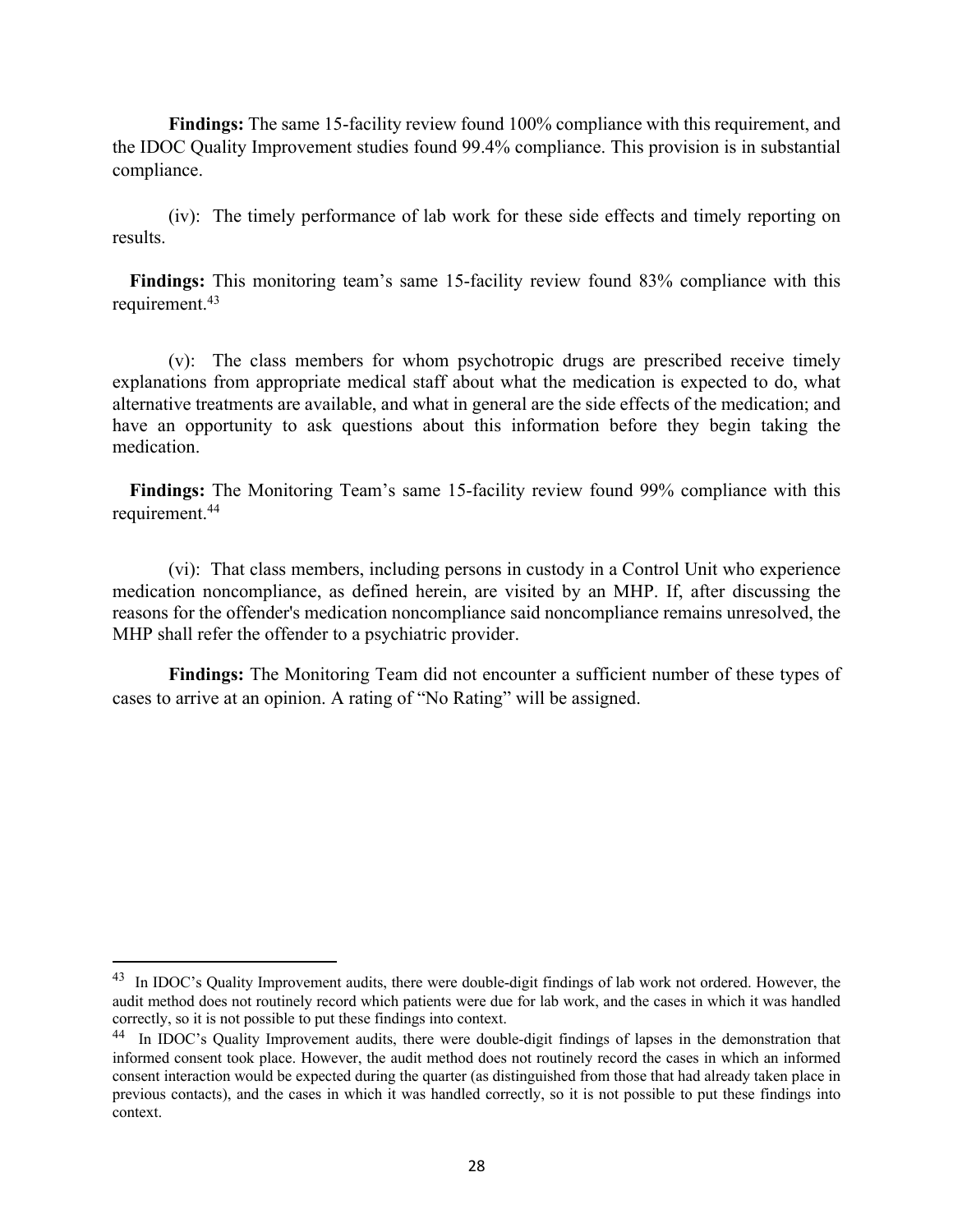#### **5: TREATMENT PLANS**

**Summary:** All class members do not have a treatment plan that is individualized and particularized based on the patient's specific needs. This is due to the persistent backlog of treatment plans throughout the Department and the low completion rate of treatment plan reviews and updates when a class member is placed into restrictive housing. The treatment plans for class members assigned to the RTU and inpatient levels of care were much better than those for class members assigned to outpatient and restrictive housing levels of care. The Department still struggles to meet its requirements for completing mental health evaluations in a timely manner. Finally, the Department doesn't consistently review and update class members' treatment plans per the requirements set out in the Settlement Agreement, a reasonable time frame for this requirement.

**5(a): Specific requirement:** All class members shall have a treatment plan that is individualized and particularized based on the patient's specific needs, including long and shortterm objectives, updated and reviewed with the collaboration of the patient to the fullest extent possible.

**Finding:** To adequately discuss the Department's response to this requirement, a review of the treatment planning backlog for the reporting period is required. The following is a sampling of the actual number of treatment plans that have been backlogged from January through June 2021:

| total plans backlogged |     | plans backlogged greater than 14 days |  |
|------------------------|-----|---------------------------------------|--|
| 1/15                   | 273 | 152                                   |  |
| 2/12                   | 225 | 149                                   |  |
| 3/12                   | 401 | 282                                   |  |
| 4/16                   | 210 | 149                                   |  |
| 5/14                   | 262 | 148                                   |  |
| 6/12                   | 302 | 222                                   |  |

These backlog numbers document that all class members do not have a current treatment plan. These backlog numbers represent less than 5% of the total mental health caseload. This fact is of little solace to those class members who do not have a written treatment plan which directs their mental health and psychiatric care. This is a very serious problem that warrants a rating of noncompliance.

To further evaluate the Department's response to this requirement, The Monitor reviewed 69 treatment plans from 10 different facilities<sup>45</sup>. This review included 23 outpatient plans, 13 RTU plans, 29 segregation plans and 4 inpatient plans.

<sup>45</sup> Centralia, Logan, Big Muddy, Pontiac, Dixon, Danville, Stateville, Elgin, Menard and NRC.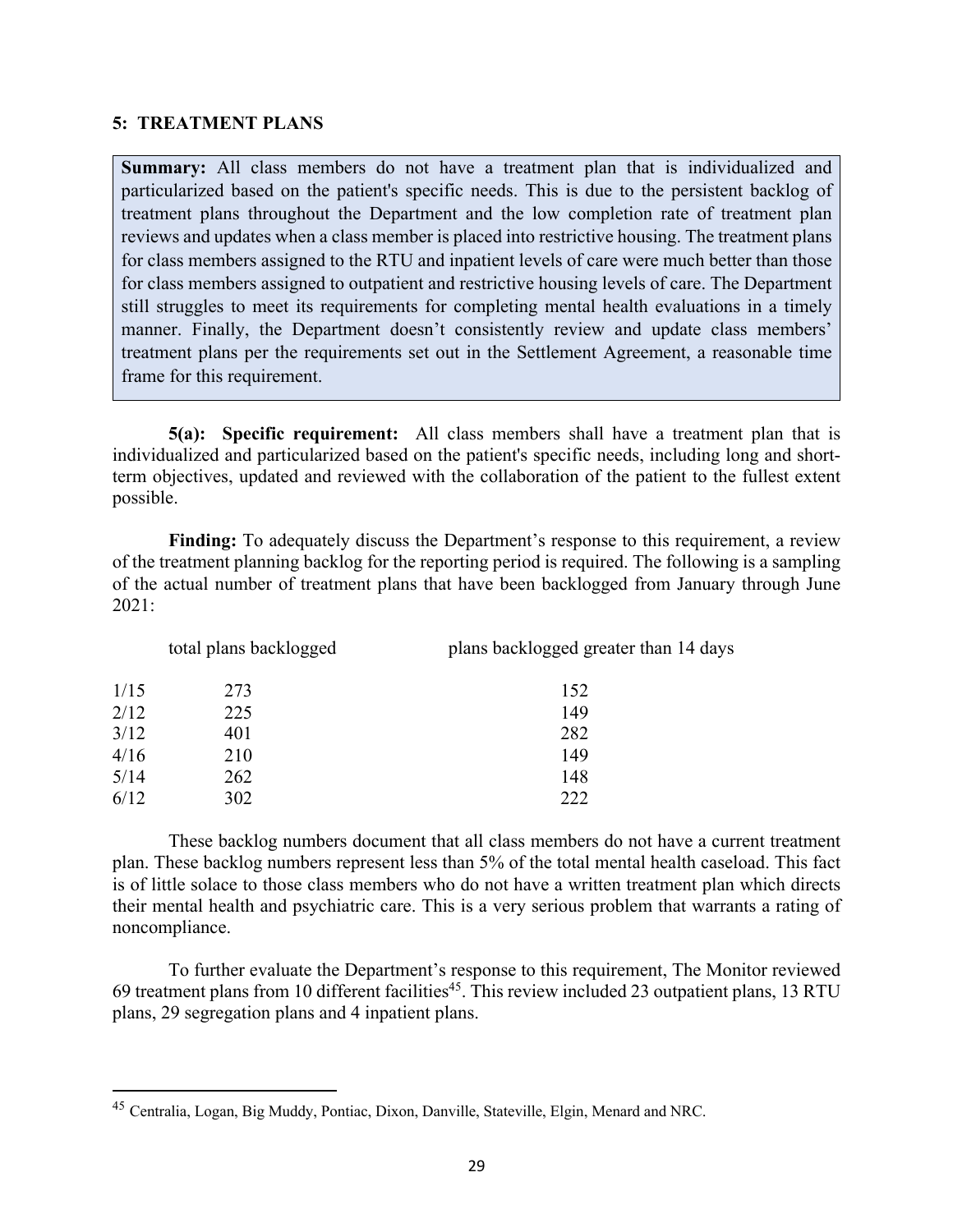- 1. Outpatient plans: Of the 23 outpatient treatment plans reviewed, only two showed evidence of true multidisciplinary planning. These treatment plans were prepared by the QMHPs. A few of these plans omitted involvement by the psychiatrist and many of them were signed by the psychiatrist days or weeks after the date of preparation. The majority of these plans were not individualized to the patients' needs and were generic in nature.
- 2. RTU plans: Of the 13 RTU treatment plans reviewed, 9 showed evidence of true multidisciplinary planning. These RTU plans were much better than the outpatient plans in that they were more individualized to the patients' needs.
- 3. Segregation plans: As reported in 3(b), above, in an 11-facility review conducted by the Monitor,  $46$  only 59 of the 98 class member placements in segregation (60%) had evidence of a mental health professional reviewing and recommending any clinically necessary modifications to a class member's individual treatment plan within seven days of placement, a reasonable measure of timeliness set out in the Settlement Agreement.

In addition, the Monitor reviewed 29 segregation treatment plans from 9 different facilities.47 Of these 29 plans, 22 showed evidence of multidisciplinary planning. This multidisciplinary planning was based on the fact that the QMHP, psychiatric provider and patient all signed the plan on the same day. Upon closer scrutiny, however, it is clear to the Monitor that the QMHPs fill out the plan and the psychiatric provider merely signs the completed document. This opinion is based in part on the fact that the "Response to Medication section" was generally not completed. If these plans were truly completed in a multidisciplinary fashion, this section along with other references to medication would be prepared by the psychiatric practitioner. This was not the case. Also, these plans were very generic and not individualized to the patients' needs. For example, the charts reviewed listed meetings with the QMHP every 30-60 days for 15-30 minutes regardless of the diagnosis or clinical condition of the patient. Segregation rounds were routinely listed as a treatment intervention. Overall, these segregation plans were of poor quality.

4. Inpatient plans: These plans showed true multidisciplinary planning. They were individualized to meet the patients' needs. No problems noted with these inpatient plans.

Additionally, IDOC's Quality Improvement system reviewed 144 charts that contained 216 treatment plans created during the monitoring period. There were also indicia that auditors note where a treatment plan was due but appeared not to have been completed. Auditors recorded compliance with the elements of this order in 74% of the inpatient treatment plans and 82% of all other plans. <sup>48</sup> It is not clear whether all levels of care and treatment settings were included in this

<sup>46</sup> Danville, Centralia, Big Muddy, Pontiac, Stateville, Menard, Stateville-NRC, Sheridan, East Moline, Jacksonville and Taylorville.

<sup>47</sup> Centralia, Logan, Big Muddy, Pontiac, Dixon, Stateville, Menard and NRC.

<sup>&</sup>lt;sup>48</sup> The monitoring team derived this from the completed audit tools. The auditing method includes selecting charts at random, as the term is used in everyday language; an entry without description signals a compliant document (for some responsibilities, other than treatment plans, it may indicate a compliant series of documents); and noncompliant documents are recorded with one or more entries showing predefined reasons for noncompliance. The monitoring team counted as noncompliant any findings about essential elements of a plan and multidisciplinary plan creation, but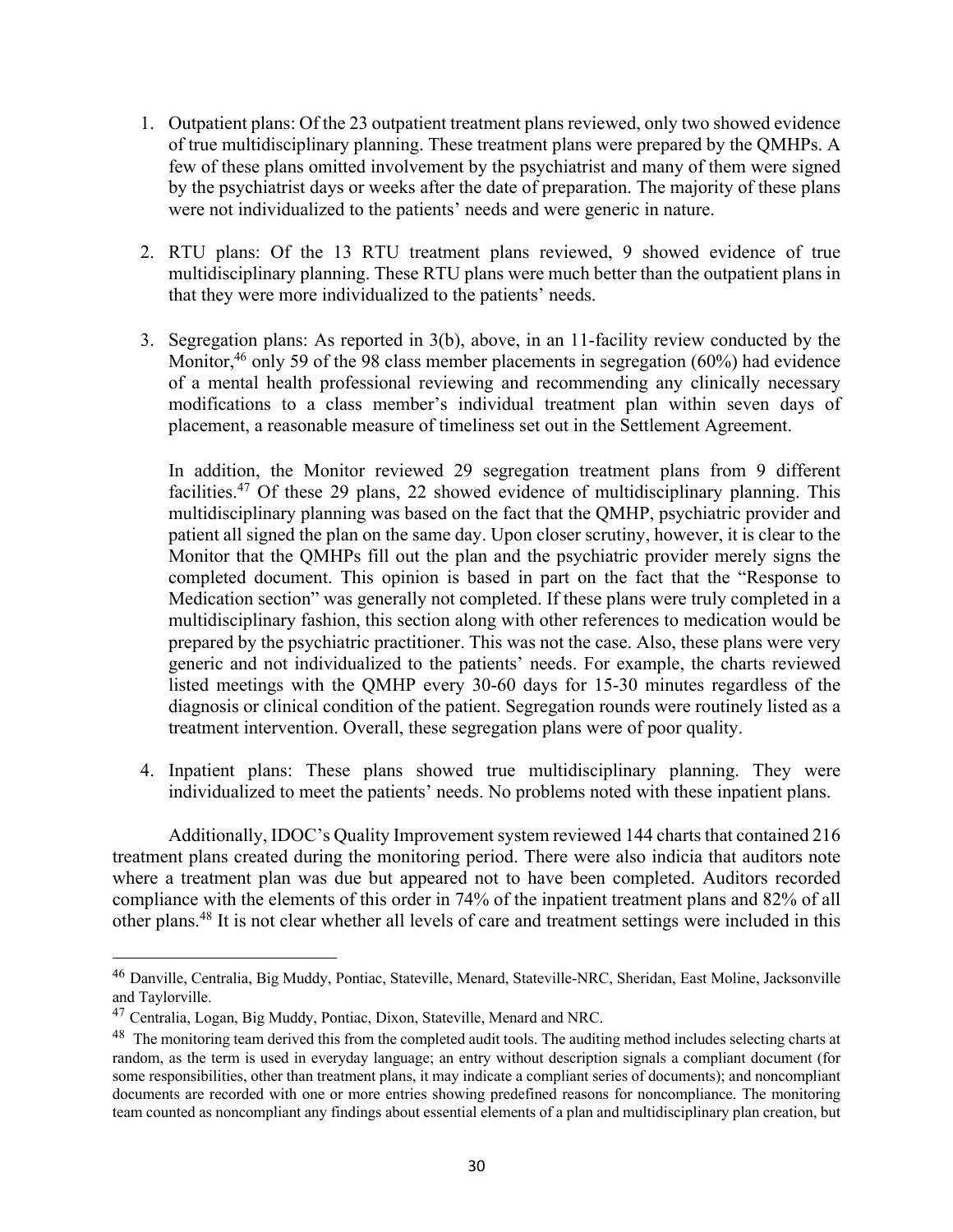study.

**5(b): Specific requirement:** Mental health evaluations shall be conducted in a timely manner to ensure that individuals in need of treatment, or re-evaluation of existing treatment, are evaluated without undue delay.

**Findings:** The monitoring team reviewed 619 patients who had a need for an evaluation during the monitoring period.<sup>49</sup> Between 93% and 99% of the evaluations were completed,<sup>50</sup> but a large percentage were untimely.

The Settlement Agreement and IDOC policy call for evaluations to be completed within 14 days; this occurred in only 52% of the reviewed cases. It may be that the Court will employ a different timeframe to determine whether there was undue delay.

Another 16% of the sample was completed within one month of referral, double the Settlement Agreement's requirement.51 Fully 31% took longer to complete; the *large majority of those were one to five months later* than the Settlement Agreement deadline. This was especially true where the need for evaluation arose in reception centers.<sup>52</sup> Where reception center prisoners transferred before an evaluation was conducted, receiving institutions did not appear to take the original referral date into account.

IDOC's Quality Improvement system also audited this responsibility. Reviewers noted 212 individuals with an evaluation in their health care records that was completed in the first quarter

did *not* include noncompliance findings about late plans, clerical concerns, or other policy expectations. If there was more than one entry for a date, it was counted as one document, as the monitoring team is not aware of any situations in which more than one plan would be written in a day. If there was more than one entry showing different reasons of noncompliance for a given plan, it was counted as one noncompliant plan.

The IDOC sample included outpatient and RTU plans, and may have included crisis watch and restrictive housing plans, but this is unclear. It is not possible to determine whether those programs were proportionately represented within the sample. The expected frequency of inpatient plans is much higher, so they were analyzed separately so as not to skew the overall numbers. There was clear over- and underrepresentation of different institutions, in relation to their proportion of the system's caseload, so the collective compliance percentage may or may not be accurate.

<sup>&</sup>lt;sup>49</sup> The auditor reviewed all cases that "MHP Databases" showed as referred and/or due during February 2021. This encompassed all institutions except Kewanee and Elgin, which showed no evaluations due that month. Most conclusions were drawn from the entries in the databases. Where an evaluation appeared not to have been completed, IDOC was given the opportunity to explain and provide documentation. Some cases were removed because an unintended effect of the database programming incorrectly showed an evaluation due when one had already been completed, and in a handful of cases where clear information could not be discerned. The remaining cases reviewed were a total of 619.

Among these, the reviewer tracked a large sample of those patients who came into a reception center but transferred to a parent facility before an initial evaluation was completed. Those cases require calculation combining information from the reception center database and the receiving institution database.

<sup>&</sup>lt;sup>50</sup> Definitively, 1% of these evaluations were not completed. Databases do not record completion of another 6%; some or all of those may have been conducted, but those prisoners have paroled and IDOC does not provide archived records, so practice could not be verified.

 $51$  This is also a measure that IDOC employs in its backlog reports, determining whether a responsibility is overdue less than 14 days.

<sup>52</sup> Initial evaluations at Logan and Menard were generally timely. Evaluations at Stateville-NRC tended to be quite delayed, as were those at Graham, to a lesser extent.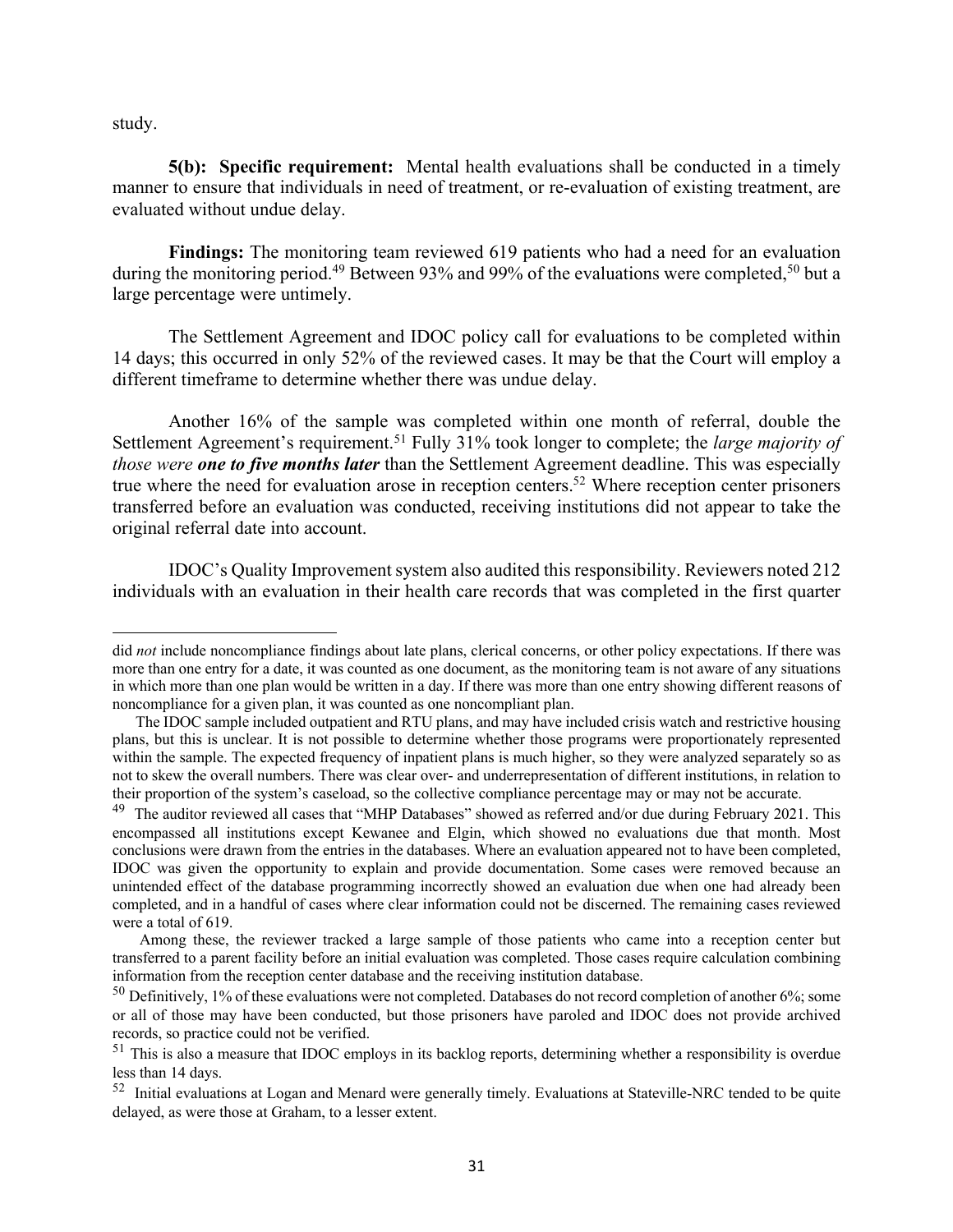of 2021. Reviewers audited according to a detailed "problem list," which guides them to check for good clinical practice, Settlement Agreement requirements for content and timelines, other policy requirements, and administrative accuracy and completeness. The method does not assess whether an evaluation should have been completed and is absent. The audit data showed 71% compliance for the content and timeliness of the evaluations. $53$ 

NRC has not been able to complete mental health evaluations by the standard set in the Settlement Agreement. During a site visit to NRC on March 11, 2021, staff informed me of a new effort to complete the mental health evaluations in a timely manner. They began reporting the backlog numbers on February 19, 2021. The NRC staff informed me that the mental health evaluation backlog numbers would be the best indicator of their new program's success. The following are the mental health evaluation backlog numbers from NRC for the period of February 19 through June 8, 2021:

| 2/19/21 | 402 backlogged evaluations | 302 (75%) greater than 14 days late   |
|---------|----------------------------|---------------------------------------|
| 3/19/21 | 384 backlogged evaluations | $264 (69%)$ greater than 14 days late |
| 4/16/21 | 171 backlogged evaluations | 115 (67%) greater than 14 days late   |
| 5/21/21 | 86 backlogged evaluations  | 43 (50%) greater than 14 days late    |
| 6/8/21  | 74 backlogged evaluations  | 33 (45%) greater than 14 days late    |

Progress in eliminating the mental health evaluation backlog at NRC is being made. Of note, the numbers for July are as follows:

| 7/16/21<br>96 backlogged evaluations | 42 (44%) greater than 14 days late |
|--------------------------------------|------------------------------------|
|--------------------------------------|------------------------------------|

Based on the numbers reported, the Department in not in compliance with 5(b).

**5(c): Specific requirement:** Treatment plans shall be reviewed and updated at regular intervals as clinically necessary to assess the progress of the documented treatment goal and update the plan accordingly.

**Finding:** There still remains a significant number of treatment plans that are backlogged. Please see 5(a), above, for details about this backlog of treatment plans. Also, as reported in 3(b), above, "In an 11-facility review conducted by the Monitor,<sup>54</sup> only 59 of the 98 class member placements in segregation (60%) had evidence of a mental health professional reviewing and recommending any clinically necessary modifications to a class member's individual treatment plan within seven days of placement."

<sup>53</sup> The *Rasho* monitoring team calculated this percentage using the Quality Improvement auditors' raw data, removing those cases that were outside the monitoring period, and counting as compliant any cases where the auditor found solely administrative violation(s).

<sup>54</sup> Danville, Centralia, Big Muddy, Pontiac, Stateville, Menard, Stateville-NRC, Sheridan, East Moline, Jacksonville and Taylorville.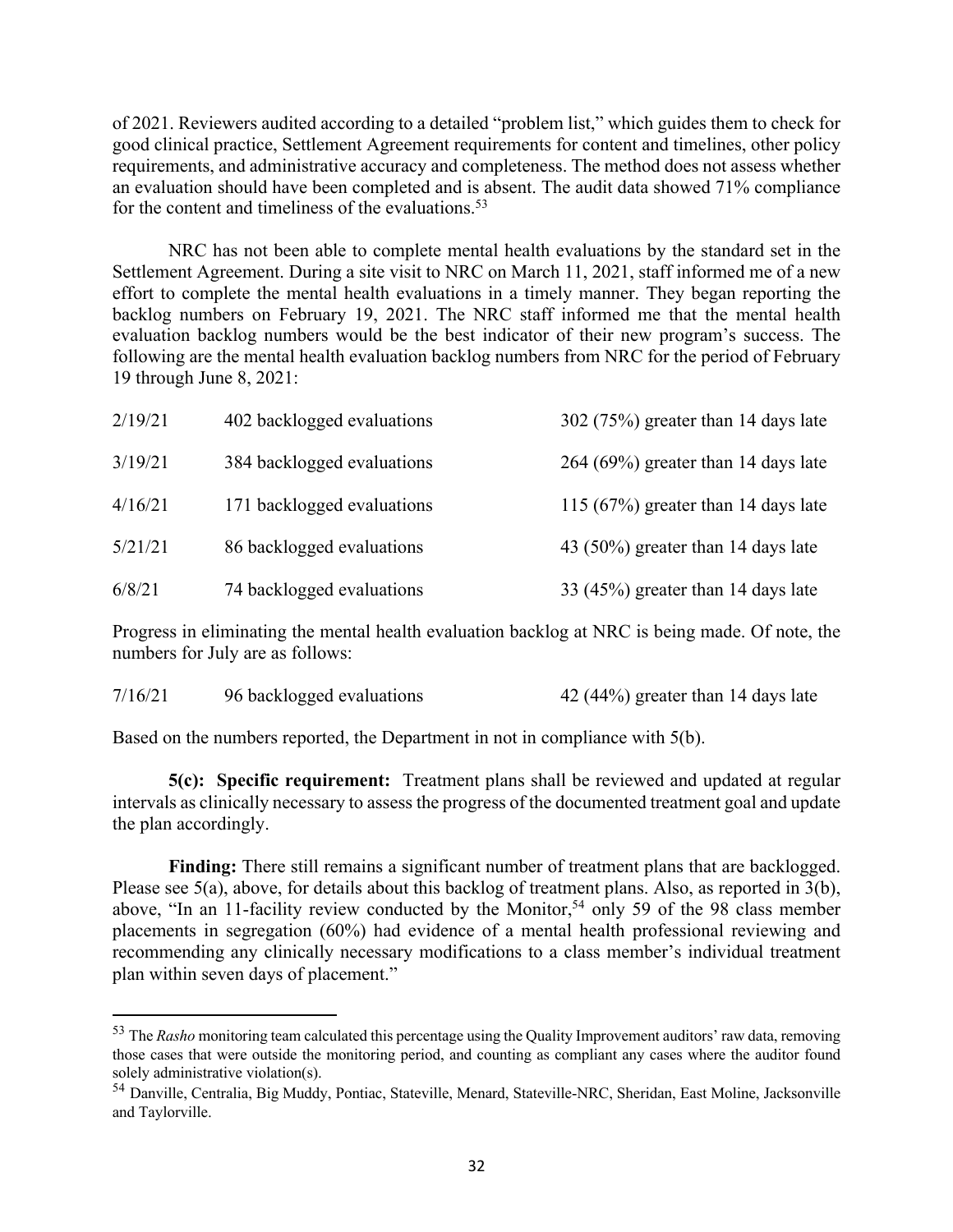Of note, while the IDOC Quality Improvement audits may be relevant to this provision, the presentation of findings lacks sufficient detail to be able to cite here. The findings do not indicate how many of the reviewed plans were updates, as opposed to initial plans. Reviewers note where the time to completion exceeds the deadlines in the Settlement Agreement; those may or may not be the measures the Court wishes to apply to determine whether the updates occur at regular intervals as clinically necessary, and the audit tools are not intended to capture how much time elapsed, the intervals, nor the match with clinical necessity, from which one could make a determination.

Based on these factors, the Department is not in compliance with the requirements of 5(c).

#### **6. COMPLIANCE REQUIREMENTS**

**6(a): Specific requirement:** A quarterly report created by IDOC shall certify each facility's compliance with the above requirements.

**Findings:** IDOC does distribute an extensive report quarterly. While it includes each institution certifying its compliance with the Court's orders, the certifications are broad statements without reference to the specific data, and sometimes essential details of the methods, that led to those conclusions. The Monitor and his team find that the bases for these conclusions are sometimes unclear, unsound, and/or at odds with Quality Improvement data.

**6(b): Specific requirement:** On a regular basis (no less than every 90 days), Defendants shall provide the results of their own quality assurance audit. These results shall include an accompanying certification of Defendants' CQI Manager of whether compliance has been reached with Defendants' quality assurance audit requirements.

**Findings:** With each quarterly report, Defendants do provide summaries of the audit methods they have designed, as well as aggregate compliance numbers, derived from their Quality Improvement audits, for ten categories of service delivery. Most of the categories combine multiple Settlement Agreement requirements that are logically related. The summary tables do not specify a compliance percentage *per requirement* and do not indicate the number of health care records or documents on which each conclusion is based.55

While the summaries indicate that auditors assess compliance with the Settlement Agreement and the Permanent Injunction Orders, Defendants have noted that auditors are not generally tasked with assessing clinical judgment, and therefore have not separately assessed many of the elements of the Permanent Injunction Orders.<sup>56</sup> Rather, Defendants have asserted that the

<sup>55</sup> This is often much different from the number of charts reviewed, which *is* included in the audit method description. Some institutions have fewer restrictive housing patients, or fewer patients on crisis watch, than the standard number of charts pulled for an audit. More importantly, many requirements apply only to some patients (for example, medication nonadherence) or occur intermittently (as examples, an annual treatment plan update or a mental health evaluation on transfer between prisons), so they will not be present in every chart audited. It is thus important that audits indicate how many charts (or documents) underlie a finding on a requirement.

<sup>&</sup>lt;sup>56</sup> That is, they have not directly assessed questions such as whether any treatment, less restrictive than crisis watch, is appropriate in the crisis watches reviewed; whether the crisis watches were employed for the shortest duration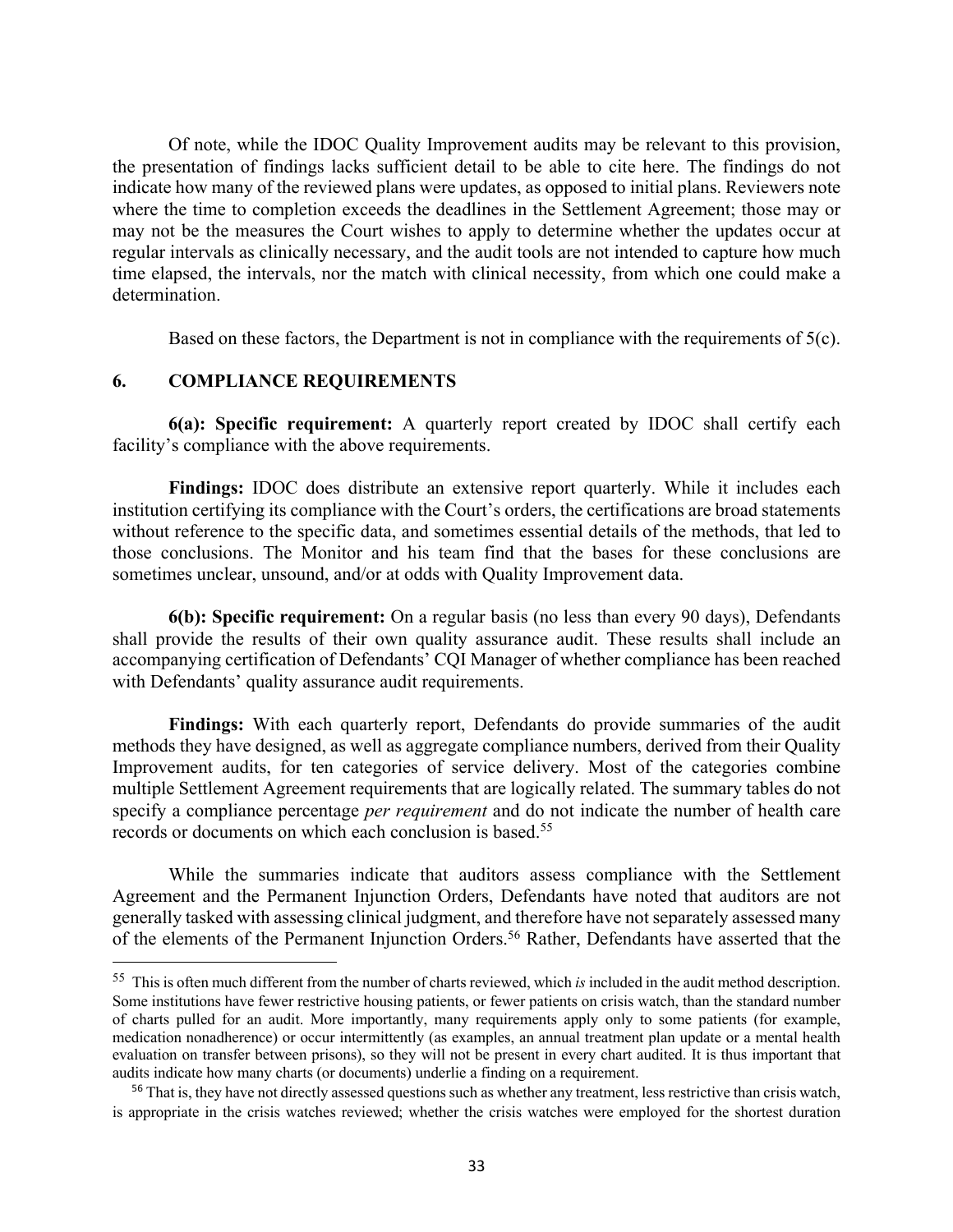frequency and type of contact necessarily reflects the treating staff's judgment that it was sufficient, and if care takes place in compliance with Settlement Agreement requirements, it also should be considered as satisfying the Permanent Injunction Orders.

Accompanying these summaries, the Statewide Mental Health Quality Improvement Manager certifies that compliance has been reached, at rates of 85% or better systemwide, as to all of the Permanent Injunction Orders. This threshold was chosen based on the recommendations of a national accreditation agency and is commonly, but not universally, used in US prison systems. In the monitoring team's experience, some systems choose different compliance percentages for different requirements, depending on a variety of factors. An across-the-board threshold of 85% has not been agreed upon as the standard in *Rasho.* While the monitoring team sees the Quality Improvement audits as very valuable, the team does not agree with several of the conclusions, as has been detailed in this report. IDOC also makes its audits available on request, which is an important contribution to the oversight of implementation. IDOC also requires and oversees corrective action plans for issues that do not meet its standards, whether they stem from courtordered requirements, policy, or documentation or other expectations.

**6(c): Specific Requirement:** The appointed independent monitor, Dr. Pablo Stewart, will monitor the Defendants' compliance with this Order consistent with the monitor's existing duties and functions.

**Findings:** The Monitor's reviews are documented in the reports submitted in July 2019, January 2020, July 2020, January 2021, and the instant report.

**6(d):** Nothing in this Order relieves the Defendants of their obligations under the Settlement Agreement.

**Findings:** The Monitor and parties acknowledge this and have taken it into account when delivering and monitoring mental health services.

possible; whether crisis watches provided appropriate mental health treatment to stabilize the symptoms and protect against decompensation; whether reevaluations of treatment and medication occurred as needed in crisis watch; whether necessary interventions to stabilize individuals occurred in crisis watch; whether clinicians determined if the crisis watch patients were moving towards stability, and whether other or additional treatments were indicated; whether out of cell activities were contraindicated for reviewed crisis watch patients; whether structured and unstructured out of cell time offered in restrictive housing was sufficient to protect against class members' decompensation, and whether out of cell time was clinically contraindicated for any of the reviewed patients; whether mental health staff assessed class members in Control Units to determine if a higher level of care was necessary and if so, made proper recommendations to a facility authority; whether treatment in restrictive housing by mental health professionals and/or psychiatry was provided to the extent clinically indicated; whether, in general, psychiatry provided service at regular intervals consistent with constitutional standards; whether IDOC administered medications to all class members in a manner that provided reasonable assurance that prescribed psychotropic medications were actually delivered to, and taken by, the persons in custody as prescribed (this also is not assessed as part of the Settlement Agreement reviews); and whether treatment plans were reviewed and updated as clinically necessary, assessed the progress toward the documented treatment goals, and made necessary adjustments.